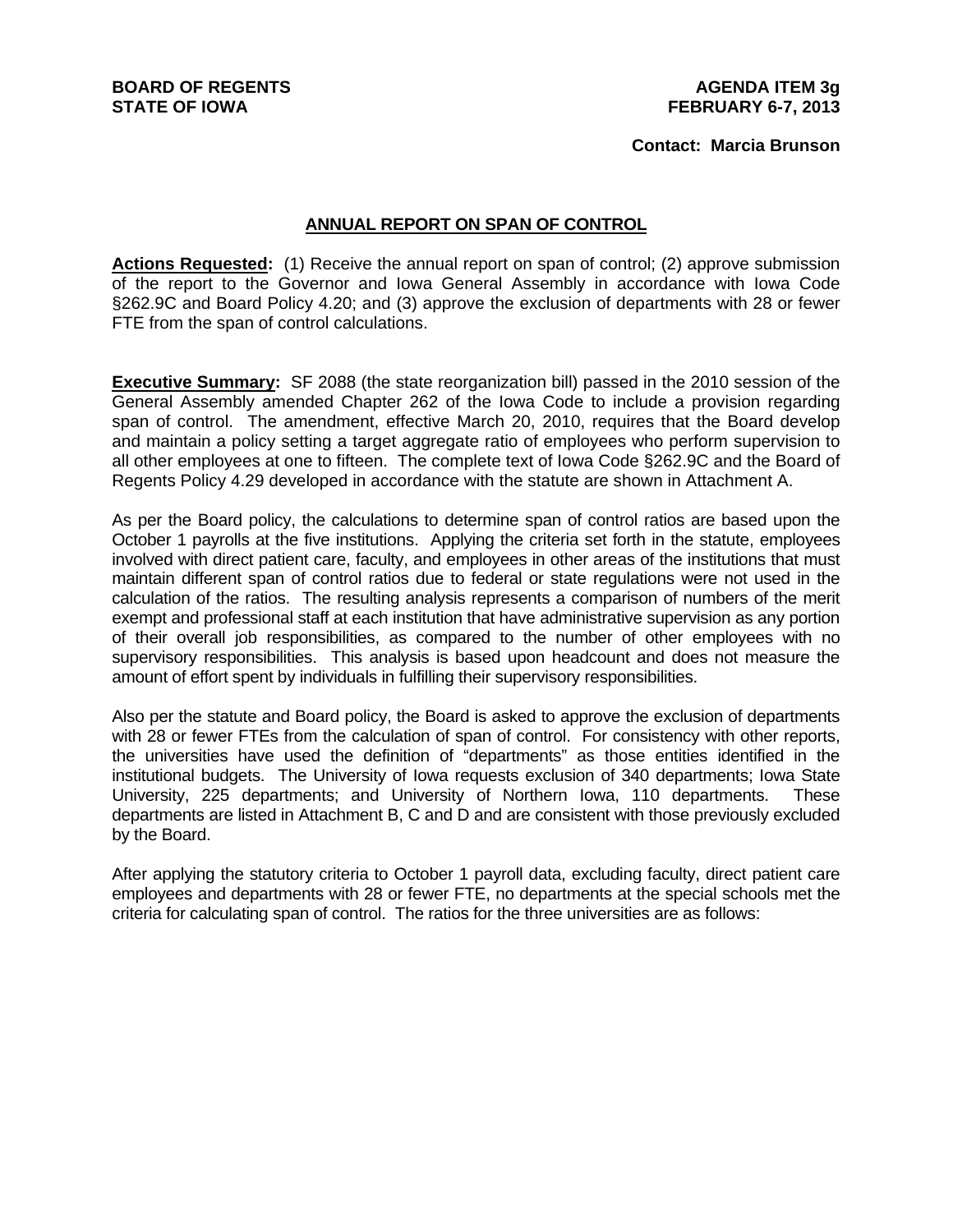|                              | 2010    | 2011    | 2013    |
|------------------------------|---------|---------|---------|
| University of Iowa           | 1/11.66 | 1/11.22 | 1/11.30 |
| <b>Iowa State University</b> | 1/19.42 | 1/16.42 | 1/17.25 |
| University of Northern Iowa  | 1/14.78 | 1/15.02 | 1/15.10 |

The institutions continue to seek the most efficient and effective staffing mix to achieve and maintain excellence in fulfillment of their threefold mission of teaching, research and service. Each of the institutions has unique considerations impacting the individual calculations. This span of control analysis is one consideration in determination of the appropriate staffing mix for each institution, along with the skills and expertise to perform the various forms of work required, the degree of oversight and regulation required in each context, the risk of errors and other considerations balancing efficiency with the quality and effectiveness of the work. The universities will continue to examine span of control as one of these considerations as they continue to provide annual reports to the Board, along with other analysis provided as part of the annual Comprehensive Human Resources Report.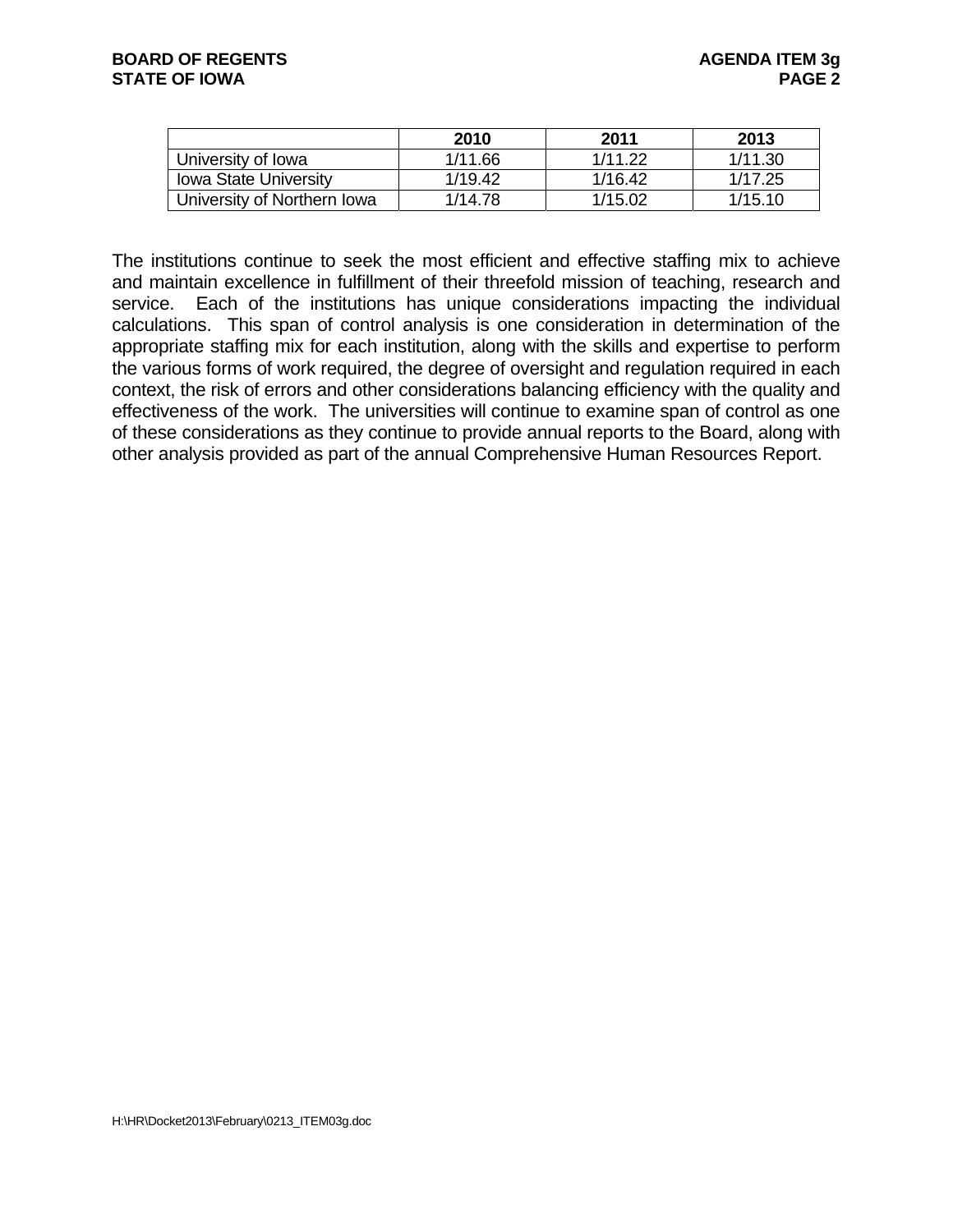# **Iowa Code §262.9C Span of control policy**

- 1. The state board of regents shall develop and maintain a policy regarding the aggregate ratio of the number of employees per supervisory employee at each of the institutions under the control of the board subject to the requirements of this section.
- 2. The target span of control aggregate ratio of supervisory employees to other employees shall be one to fifteen. The target span of control ratio shall not apply to employees involved with direct patient care, faculty, and employees in other areas of the institutions that must maintain different span of control ratios due to federal or state regulations.
- 3. For the purposes of this section, *"supervisory employee"* means a public employee who is not a member of a collective bargaining unit and who has authority, in the interest of a public employer, to hire, transfer, suspend, lay off, recall, promote, discharge, assign, reward, or discipline other public employees, to direct such public employees, or to adjust the grievances of such public employees, or to effectively recommend any such action.
- 4. The policy shall allow departments within an institution under the control of the state board of regents with twenty-eight or fewer full-time equivalent employee positions to be granted an exception to the policy by the board. Departments applying for an exception shall file a statement of need with the applicable institutional human resources office and the office shall make a recommendation to the state board of regents.
- 5. The state board of regents shall present an interim report to the governor and general assembly on or before April 1, 2010, with annual updates detailing the effects of the policy on the composition of the workforce, cost savings, efficiencies, and outcomes. In addition, the report and annual updates shall identify those departments within each institution under the control of the board granted an exception by the board to the policy as provided in this section.

# **Board of Regents Policy -- 4.20 Span of Control**

As required by Iowa Code Subsection 262.9C, the target aggregate ratio of supervisory employees to other employees at institutions governed by the Board of Regents shall be one to fifteen.

Exempted from the target aggregate span of control ratio are employees involved with direct patient care, faculty and employees in other areas of the institutions that must maintain different span of control ratios due to federal or state regulations.

Departments within the Board of Regents enterprise with 28 or fewer full-time equivalent employees may also be granted an exception to this policy by specific approval of the Board of Regents. The request for an exception shall be brought forward by the institutional human resources offices as a recommendation to the Board.

On or before April 1 of each year, a report shall be filed with the Governor and the General Assembly detailing the effects of this policy on the composition of the workforce, cost savings, efficiencies and outcomes. The report shall also identify any department granted an exception by the Board to the policy. The report shall be compiled using payroll data as of October 1 of each year and shall be submitted to the Board for its approval prior to submission to the Governor and General Assembly.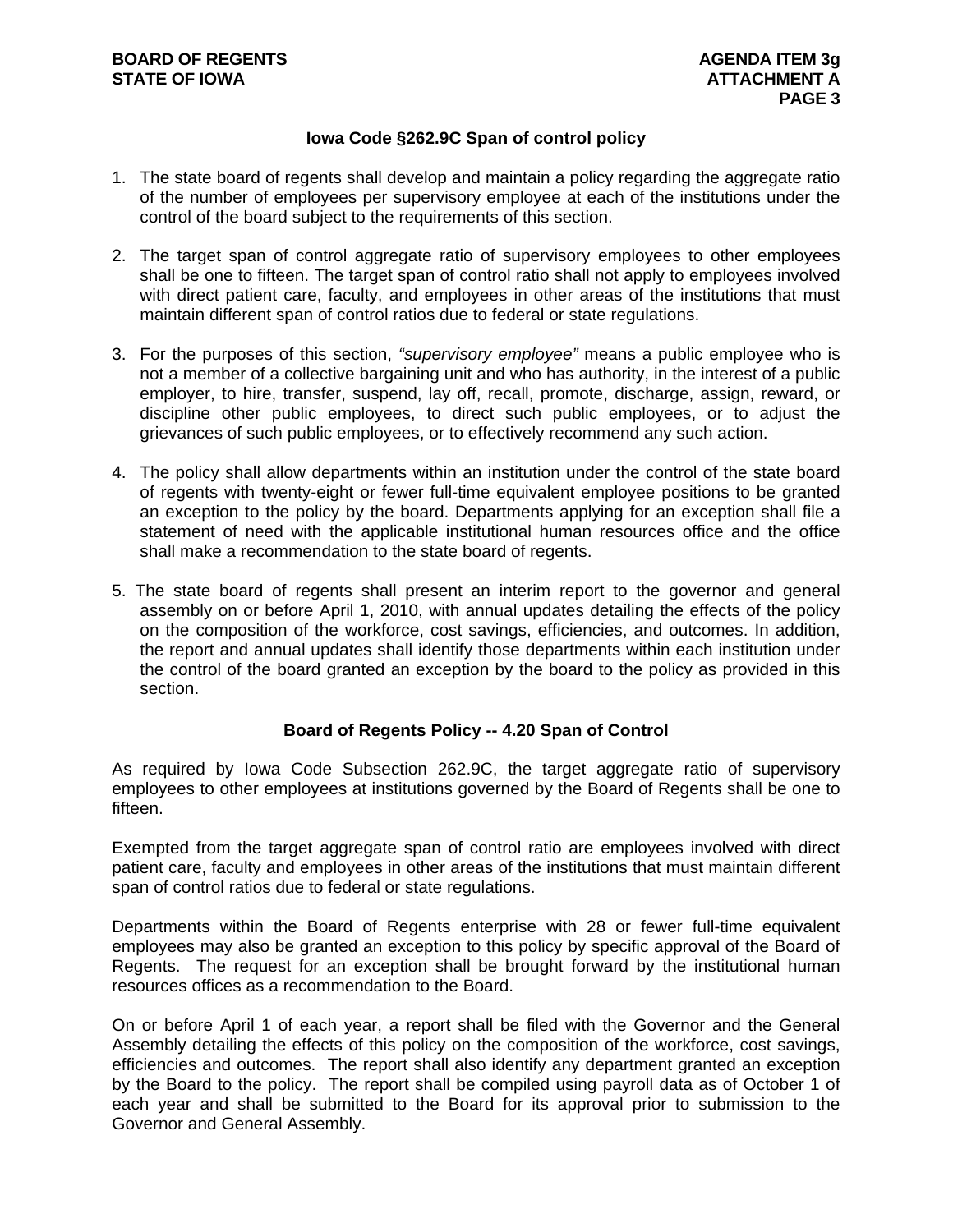#### **UNIVERSITY OF IOWA DEPARTMENTS WITH 28 OR FEWER FTE**

| Accounting/Tippie College of Business                               |
|---------------------------------------------------------------------|
| Accounts Payable & Travel/VP Finance & Operations                   |
| Administration/Center for Disabilities & Development                |
| Administration/Spec Child Health Services-M&R                       |
| Administration/Student Health                                       |
| Administration/UIHC                                                 |
| <b>Administration/VP Medical Affairs</b>                            |
| Aerospace Studies/University College                                |
| Air & Mobile Critical Care/UIHC                                     |
| Alumni Services/VP Strategic Communication                          |
| Ambulatory Care Clinic/Psychiatric Hospital                         |
| American Studies/College of Liberal Arts & Sciences                 |
| Anesthesiology/UIHC                                                 |
| Anthropology/College of Liberal Arts & Sciences                     |
| Art & Art History/College of Liberal Arts & Sciences                |
| Art Museum/Office of the Provost                                    |
| Associate VP Finance and CFO, UIHC/VP Medical Affairs               |
| <b>Athletics Facility/Athletics</b>                                 |
| Banquets and Catering/Student Life                                  |
| Belin-Blank Intnl Center/College of Education                       |
| Biocatalysis/Bioprocessing Center/VP Research                       |
| Biochemistry/Carver College of Medicine                             |
| Bioengineering/UIHC                                                 |
| Biomedical Engineering/College of Engineering                       |
| Broadcasting Services/VP Strategic Communication                    |
| Business Administration-College/Tippie College of Business          |
| Business Administration-Undergraduate/Tippie College of Business    |
| Business Managers Office/VP Finance & Operations                    |
| Business Services Administration/VP Finance & Operations            |
| Campus Dining Administration/Student Life                           |
| Campus Dining Operations/Student Life                               |
| Cancer Center Support Administration/UIHC                           |
| Capital Management/UIHC                                             |
| Cardiothoracic Surgery/Carver College of Medicine                   |
| Cardiovascular Center/Carver College of Medicine                    |
| Career Center/Office of the Provost                                 |
| CDD Information Technology Services/Center for Disabilities &       |
| Development                                                         |
| CDD Scheduling/Center for Disabilities & Development                |
| CDD-Food & Nutrition Services/Center for Disabilities & Development |
| Cent Elect Microscopy Facility/VP Research                          |
| Center Bioinformatics Comput Biology/College of Engineering         |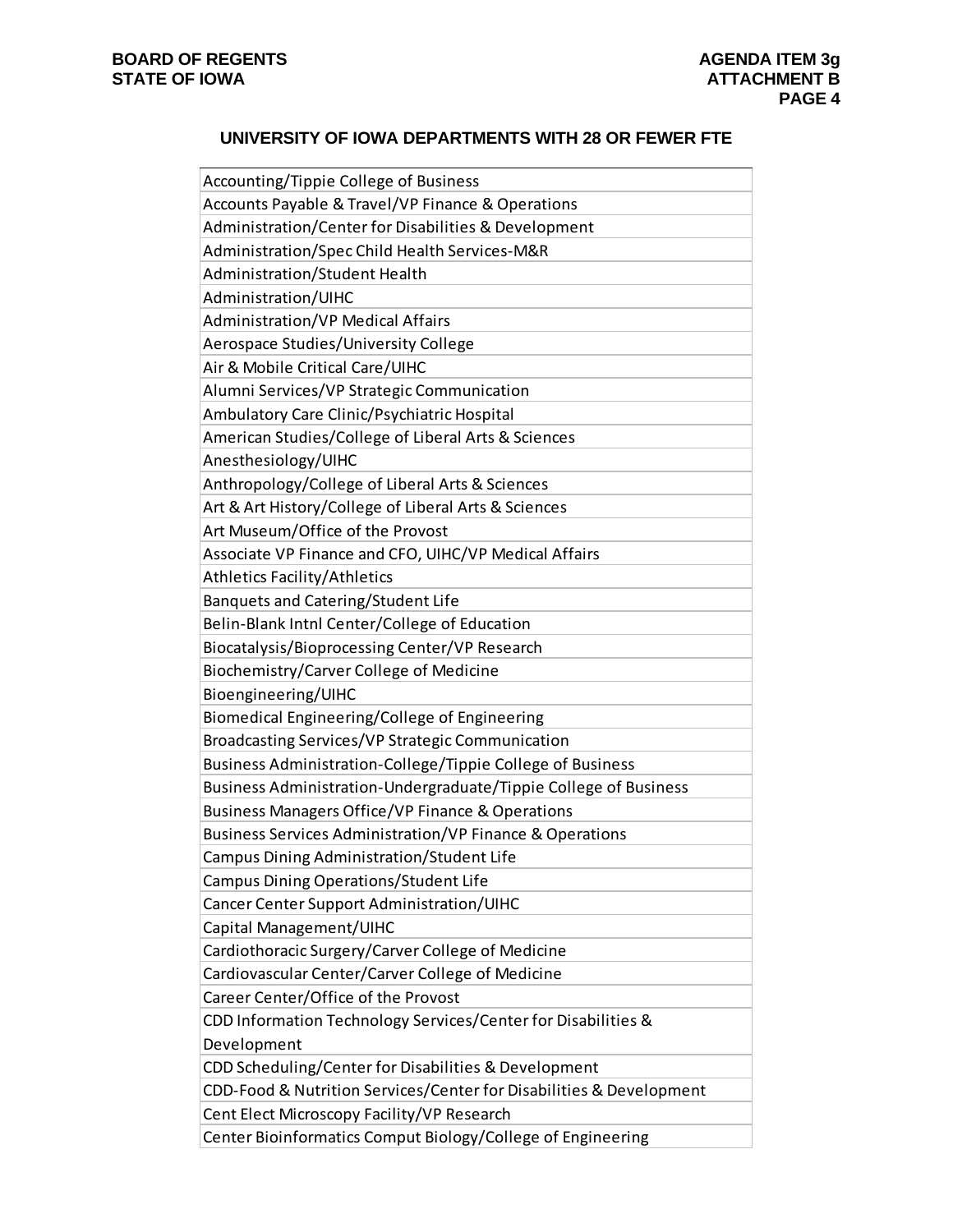| Center for Advanced Studies In Measures & Assess/College of Education   |
|-------------------------------------------------------------------------|
| Center for Diversity and Enrichment/Office of the President             |
| Center for Public Health Statistics/College of Public Health            |
| Center for Student Involvement and Leadership/Student Life              |
| Center for Teaching/Office of the Provost                               |
| Center on Aging/Carver College of Medicine                              |
| Central Mail System/VP Finance & Operations                             |
| Centralized Transcription Services/UIHC                                 |
| Chemical & Biochemical Engineering/College of Engineering               |
| Chemistry/College of Liberal Arts & Sciences                            |
| Chief Diversity Office/Office of the President                          |
| Cinema & Comparative Literature/College of Liberal Arts & Sciences      |
| Civil-Environmental Engineering/College of Engineering                  |
| Classics/College of Liberal Arts & Sciences                             |
| Clinical Enterprise Initiatives/UIHC                                    |
| Clinical Research Resources/Inst for Clinical and Translational Science |
| Clinical Staff Office/UIHC                                              |
| Clinics/Student Health                                                  |
|                                                                         |
| Communication Sciences and Disorders/College of Liberal Arts & Sciences |
| Communication Studies/College of Liberal Arts & Sciences                |
| Community & Behavioral Health/College of Public Health                  |
| Computer Science/College of Liberal Arts & Sciences                     |
| Consultation & Res Med Educ/Carver College of Medicine                  |
| Continuing Education/Carver College of Medicine                         |
| Continuing Education/College of Pharmacy                                |
| Contracts & Assignments/Student Life                                    |
| Creative Writing/College of Liberal Arts & Sciences                     |
| C-Stores/Student Life                                                   |
| CTR Health Effect of Environment/VP Research                            |
| Dance/College of Liberal Arts & Sciences                                |
| Dean of Students/Student Life                                           |
| Dentistry Administration/College of Dentistry                           |
| Dermatology/Carver College of Medicine                                  |
| Disability Resource Library/Center for Disabilities & Development       |
| Division of Continuing Education/Continuing Education                   |
| Division of Drug Information Services/College of Pharmacy               |
| Division of Sponsored Programs/VP Research                              |
| Dows Institute-Research/College of Dentistry                            |
| Dual Career Network/Office of the Provost                               |
| Economics/Tippie College of Business                                    |
| Educ Policy & Leadership Studies/College of Education                   |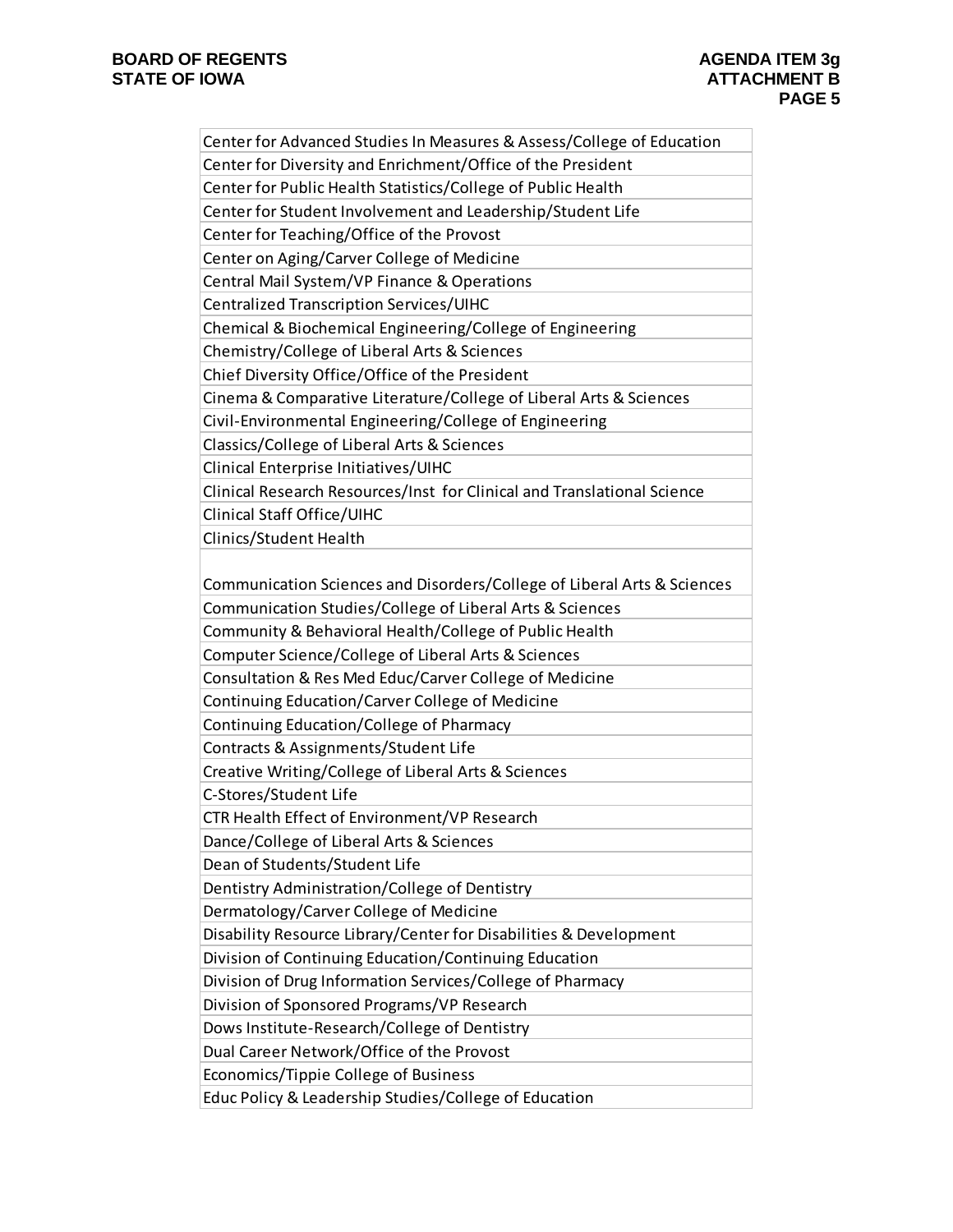| Education Administration/College of Education                   |
|-----------------------------------------------------------------|
| Electrical-Computer Engineering/College of Engineering          |
| <b>Emergency Medicine/Carver College of Medicine</b>            |
| Employment Policies Group/Center for Disabilities & Development |
| <b>EMSLRC/UIHC</b>                                              |
| Endodontics/College of Dentistry                                |
| Engineering Administration/College of Engineering               |
| Engineering Computer Network/College of Engineering             |
| Engineering Electronics Shop/College of Engineering             |
| Engineering Mechanical Shop/College of Engineering              |
| English as Second Language/College of Liberal Arts & Sciences   |
| English/College of Liberal Arts & Sciences                      |
| Environmental Health and Safety/VP Research                     |
| EPSDT Services Program/Spec Child Health Services-M&R           |
| Equal Opportunity and Diversity/Office of the President         |
| Evaluation & Assessment Center/College of Education             |
| Evaluation & Examination Service/Office of the Provost          |
| Facilities Administration/Student Life                          |
| Facilities Management-GEF/VP Finance & Operations               |
| Facilities Management-Inventory/VP Finance & Operations         |
| Facilities Management-Surplus/VP Finance & Operations           |
| Facility Services Admin/UIHC                                    |
| Faculty Practice Administration/College of Nursing              |
| Family Dentistry/College of Dentistry                           |
| Family Medicine/Carver College of Medicine                      |
| Finance & University Services/VP Finance & Operations           |
| Finance/Tippie College of Business                              |
| Financial Operations/VP Medical Affairs                         |
| Food & Nutrition Services/Psychiatric Hospital                  |
| General Counsel/Office of the General Counsel                   |
| Geography/College of Liberal Arts & Sciences                    |
| Geoscience/College of Liberal Arts & Sciences                   |
| Global Region Environmental Research Center/VP Research         |
| Governmental Relations/Office of the President                  |
| Graduate College Administration/Graduate College                |
| <b>Graduate Medical Education/UIHC</b>                          |
| Grants & Contracts/Spec Child Health Services-M&R               |
| Grants & Special Projects/Spec Child Health Services-M&R        |
| Grounds/UIHC                                                    |
| Guest Services, Helen Rossi Guest House/UIHC                    |
| <b>Guest Services/UIHC</b>                                      |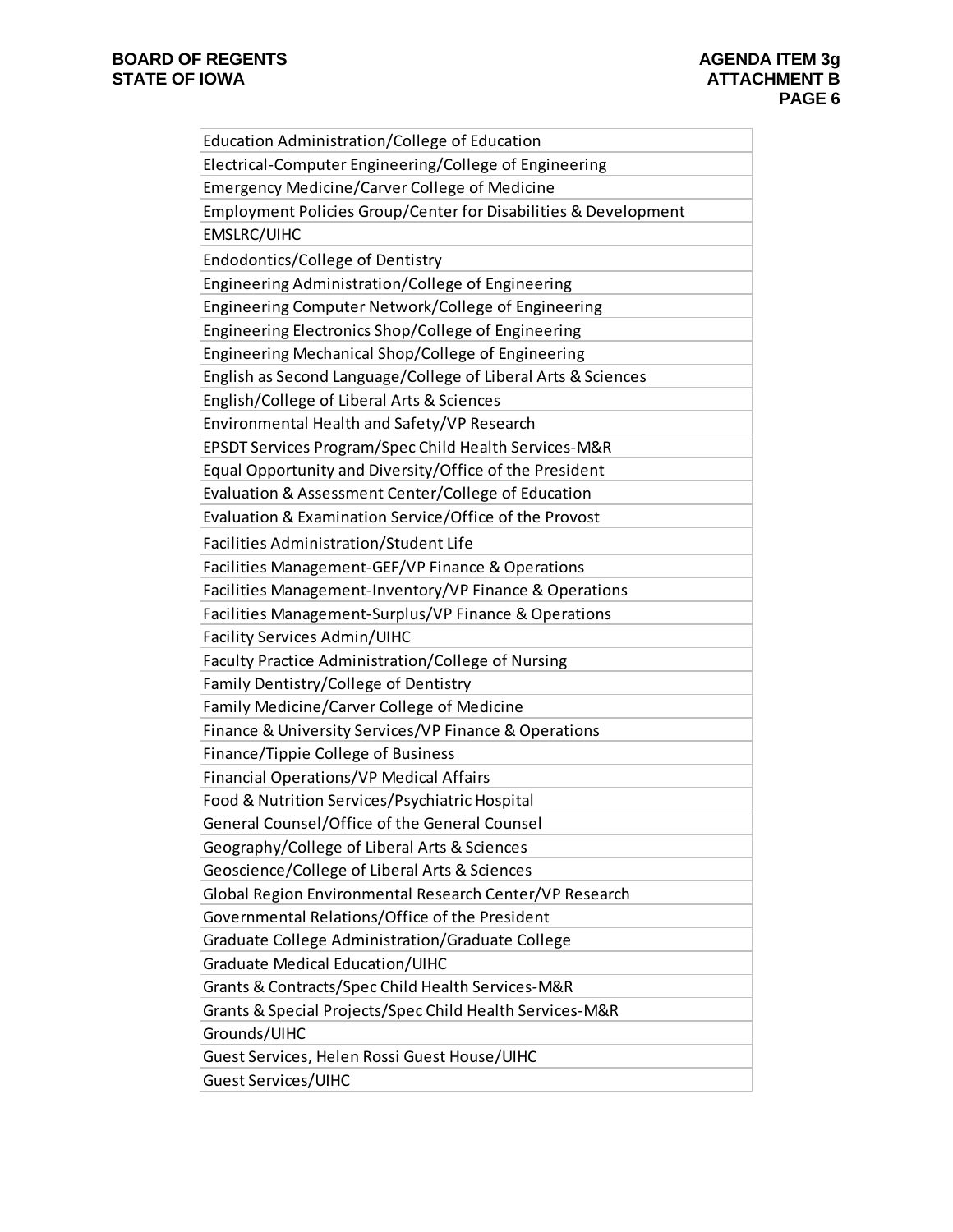| Guest Services-info desk/UIHC                                                   |
|---------------------------------------------------------------------------------|
| Hancher/VP Strategic Communication                                              |
| Health and Disability Center/Center for Disabilities & Development              |
| Health and Human Physiology/College of Liberal Arts & Sciences                  |
| Health Iowa/Student Health                                                      |
| Health Management & Policy/College of Public Health                             |
| Health Policy and Government Relations/VP Medical Affairs                       |
| Health Protection Monitoring/UIHC                                               |
| Heart and Vascular Center/Carver College of Medicine                            |
| High Throughput Screen Facility/VP Research                                     |
| High-Res Mass Spect Facility/VP Research                                        |
| History/College of Liberal Arts & Sciences                                      |
| Honors Program/University College                                               |
| Hospital Dentistry/College of Dentistry                                         |
| Hospital Graphics/UIHC                                                          |
| Hospital Stores/UIHC                                                            |
| Housekeeping & Grounds/Center for Disabilities & Development                    |
| Housekeeping & Grounds/Psychiatric Hospital                                     |
| Human Resources/VP Medical Affairs                                              |
| Human Subjects/IRB Office/VP Research                                           |
| Hygienic Laboratory-Administration/University Hygienic Lab                      |
| Hygienic Laboratory-Computer/University Hygienic Lab                            |
| Hygienic Laboratory-Other Support Services/University Hygienic Lab              |
| Hygienic Laboratory-REC/Acctg/University Hygienic Lab                           |
| IA Consortium Substance Abuse/VP Research                                       |
| IH Waiver Services/Spec Child Health Services-M&R                               |
| Informatics/Inst for Clinical and Translational Science                         |
| Inst for Clinical and Translational Science/Inst for Clinical and Translational |
| Science                                                                         |
| Institute for Public Health Practice/College of Public Health                   |
| Integrated Call Center Services/UIHC                                            |
| Integrated Strategic Planning/VP Medical Affairs                                |
| Interdepartmental Programs/Tippie College of Business                           |
| Interdisciplinary Programs/Graduate College                                     |
| Internal Audit/Office of the President                                          |
| International Writing/Graduate College                                          |
| Iowa Lakeside Laboratory/Continuing Education                                   |
| Iowa Testing Programs/College of Education                                      |
| IRL-Administration/Iowa River Landing                                           |
| IRL-Dermatology/Iowa River Landing                                              |
| IRL-Diabetes Management/Iowa River Landing                                      |
| IRL-Engineering Services/Iowa River Landing                                     |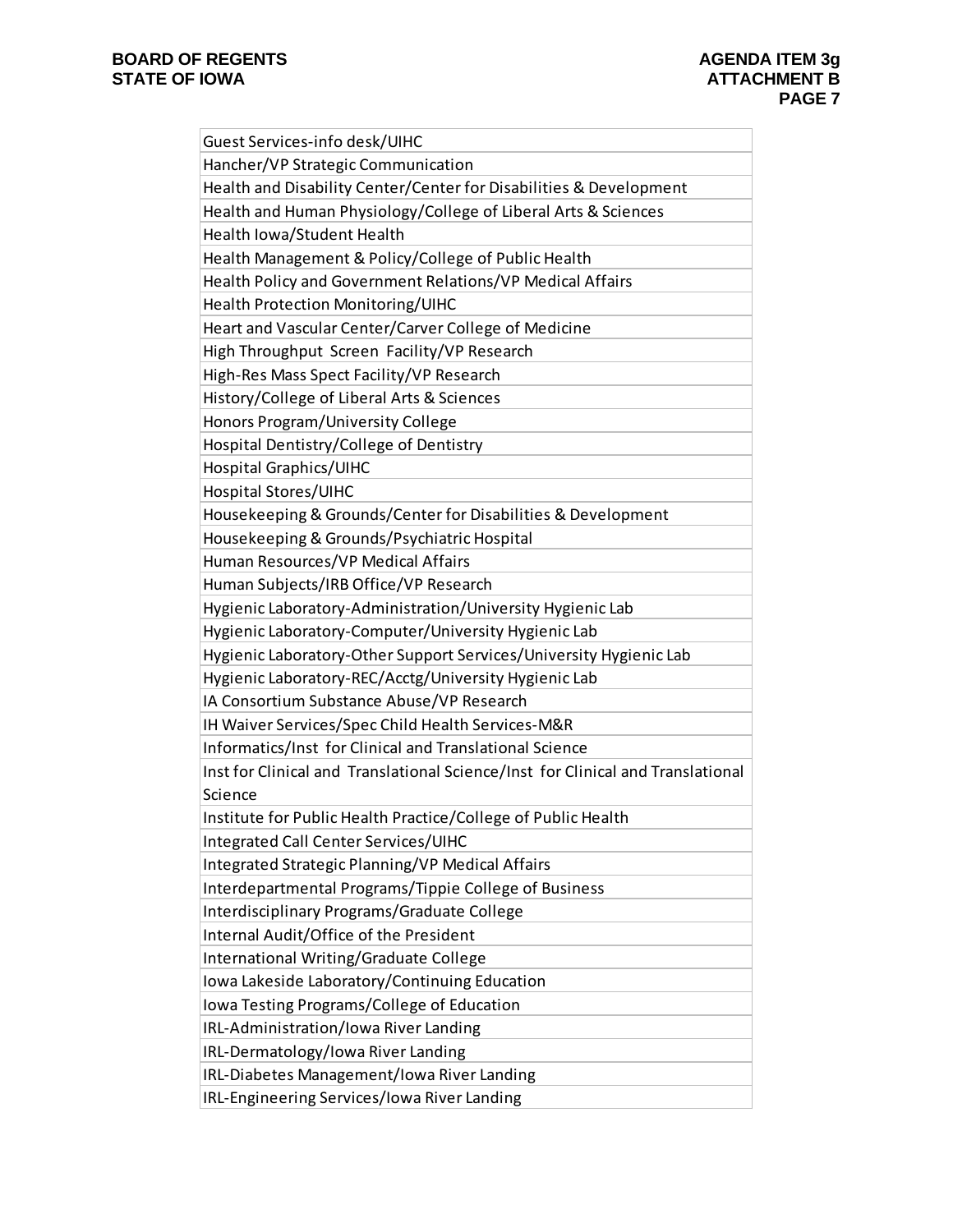| IRL-ESS & Guest Services/Iowa River Landing                        |
|--------------------------------------------------------------------|
| IRL-Gastroenterology/Iowa River Landing                            |
| IRL-General Internal Medicine/Iowa River Landing                   |
| IRL-General Pediatrics/Iowa River Landing                          |
| IRL-HVS/Iowa River Landing                                         |
| IRL-Materials Services/Iowa River Landing                          |
| IRL-OBGYN General/Iowa River Landing                               |
| IRL-Ophthalmology/lowa River Landing                               |
| IRL-Otolaryngology/Iowa River Landing                              |
| IRL-Pathology/Iowa River Landing                                   |
| IRL-Pharmacy/Iowa River Landing                                    |
| IRL-Radiology/Iowa River Landing                                   |
| IRL-Urology/Iowa River Landing                                     |
| ITS-CIO Office/Information Technology                              |
| ITS-Instructional Services/Information Technology                  |
| ITS-Research Services/Information Technology                       |
| ITS-Security Office/Information Technology                         |
| Journalism & Mass Communication/College of Liberal Arts & Sciences |
| Labor Center/Continuing Education                                  |
| Laundry & Linen Services/UIHC                                      |
| Laundry/VP Finance & Operations                                    |
| Law, HP & Disability Center/College of Law                         |
| Law-Central Admin, Facilities/College of Law                       |
| Law-Faculty/College of Law                                         |
| Law-Iowa Nonprofit Resource Center/College of Law                  |
| Law-Student Services Programs/College of Law                       |
| Learning Resource Center/College of Education                      |
| Level 1 Trauma Program/UIHC                                        |
| Library & Information Science/Graduate College                     |
| Mail Room/UIHC                                                     |
| Management & Organizations/Tippie College of Business              |
| Management Sciences/Tippie College of Business                     |
| Marketing/Tippie College of Business                               |
| Material Management/VP Finance & Operations                        |
| Material Services/UIHC                                             |
| Mathematics/College of Liberal Arts & Sciences                     |
| Mechanical Engineering/College of Engineering                      |
| Medical Ethics/Carver College of Medicine                          |
| Medical Instruments/UIHC                                           |
| Medical Museum/UIHC                                                |
| Medical Records/Spec Child Health Services-M&R                     |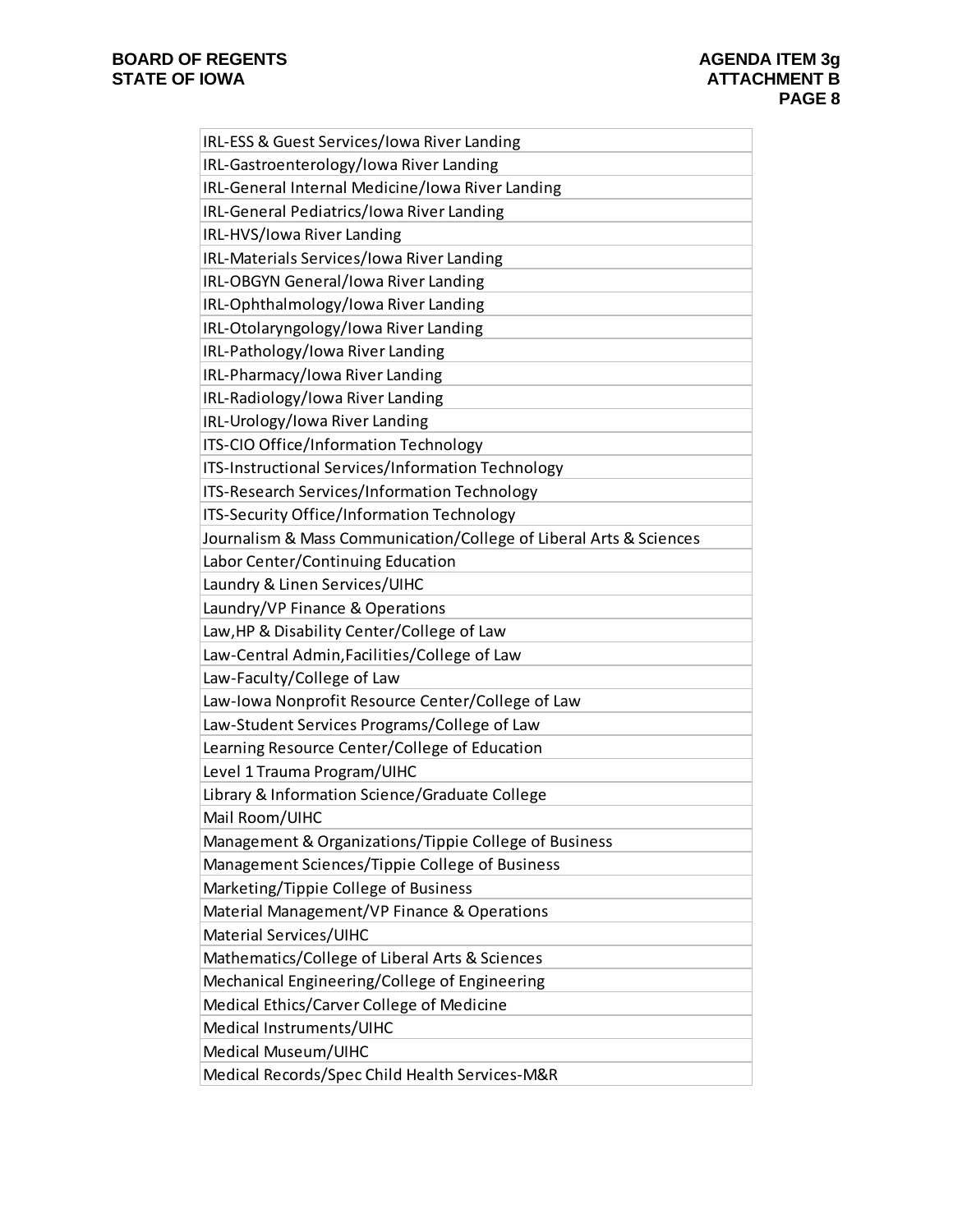| Medicinal Natural Products/College of Pharmacy                         |
|------------------------------------------------------------------------|
| Military Science/University College                                    |
| Music/College of Liberal Arts & Sciences                               |
| Neurology/UIHC                                                         |
| Neurosurgery/Carver College of Medicine                                |
| Non-Hospital Units/UIHC                                                |
| Nursing Administration & General/College of Nursing                    |
| Nursing Services/Center for Disabilities & Development                 |
| Nursing/College of Nursing                                             |
| Nursing/Student Health                                                 |
| Obermann Center For Advanced Studies/VP Research                       |
| Obstetrics & Gynecology/UIHC                                           |
| Ofc of Clinical Quality Safety and Performance Improvement/UIHC        |
| Ofc of Statewide Clinical Educ Prog/Carver College of Medicine         |
|                                                                        |
| Office of Management & Business Development/Tippie College of Business |
| Office of Student Services/College of Education                        |
| Office of the IACUC/VP Research                                        |
| Office of the Provost/Office of the Provost                            |
| <b>Operations Excellence/UIHC</b>                                      |
| Operative Dentistry/College of Dentistry                               |
| Ophthalmology & Visual Science/UIHC                                    |
| Optical Science Tech Center OSTC/College of Liberal Arts & Sciences    |
| Oral & Maxillofacial Surgery/College of Dentistry                      |
| Oral Path, Radiology & Medicine/College of Dentistry                   |
| Organizations, Systems & Community/College of Nursing                  |
| Orthodontics/College of Dentistry                                      |
| <b>Outreach Clinics/UIHC Affiliates</b>                                |
| Parent, Child & Family/College of Nursing                              |
| Pastoral Services/UIHC                                                 |
| Patient Education/Center for Disabilities & Development                |
| Patient Financial Services/Psychiatric Hospital                        |
| Patient Financial Services/UIHC                                        |
| Patient Library/UIHC                                                   |
| Patient Representatives/UIHC                                           |
| Pediatric Dentistry/College of Dentistry                               |
| Pediatrics/UIHC                                                        |
| Pentacrest Museums/VP Research                                         |
| Periodontics/College of Dentistry                                      |
| Pharmaceutics/College of Pharmacy                                      |
| Pharmacology/Carver College of Medicine                                |
| Pharmacy Practice and Science/College of Pharmacy                      |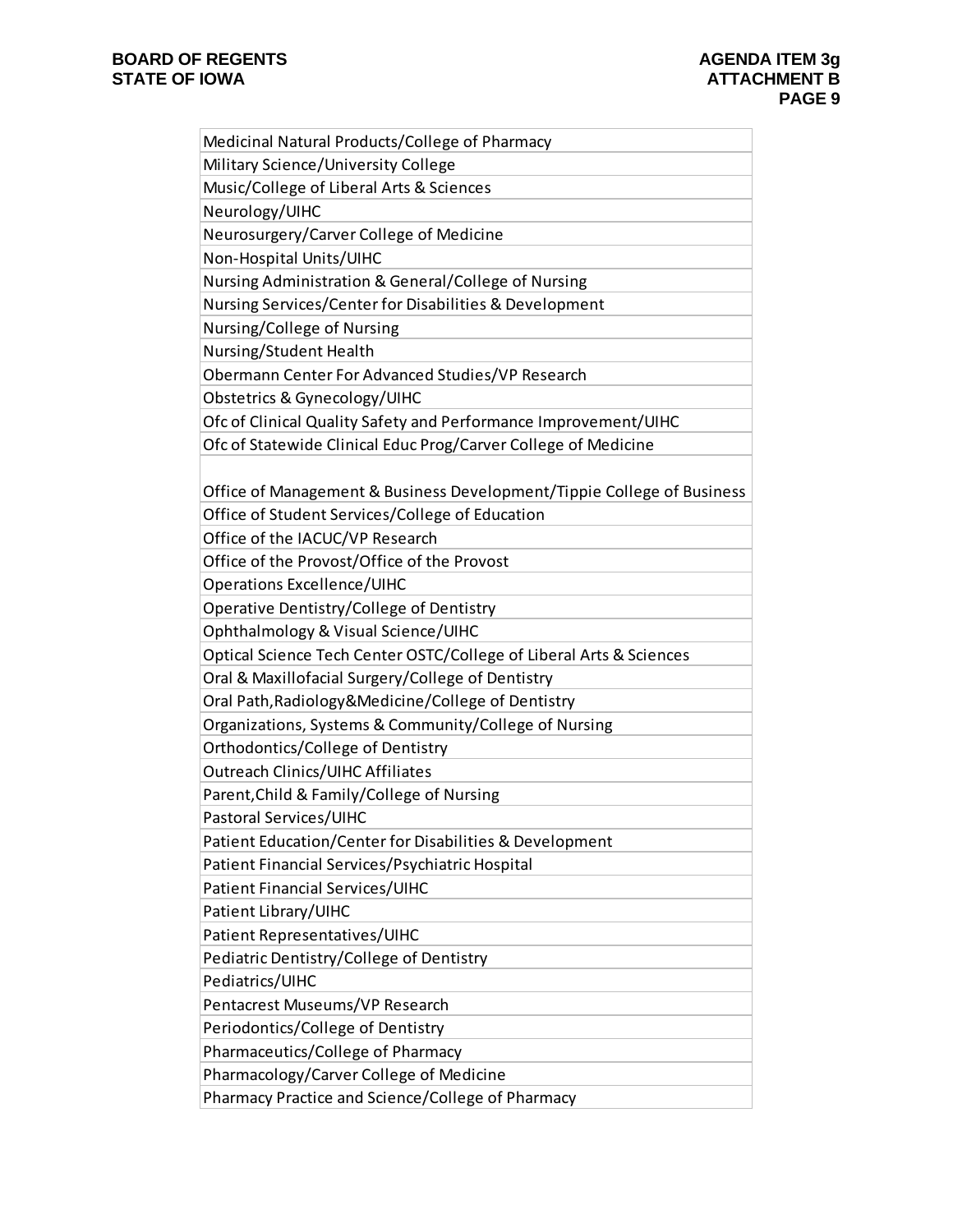| Pharmacy/College of Pharmacy                                         |
|----------------------------------------------------------------------|
| Philosophy/College of Liberal Arts & Sciences                        |
| Physical Therapy/Carver College of Medicine                          |
| Physical Therapy/Center for Disabilities & Development               |
| Physician Assistant/Carver College of Medicine                       |
| Physiology/Carver College of Medicine                                |
| Plant Operation & Maintenance/Psychiatric Hospital                   |
| Plant Operations & Maintenance/Center for Disabilities & Development |
| Political Science/College of Liberal Arts & Sciences                 |
| Ponseti International/Carver College of Medicine                     |
| President/Office of the President                                    |
| Preventive & Community Dentistry/College of Dentistry                |
| Procurement Services/UIHC                                            |
| Production Units/College of Liberal Arts & Sciences                  |
| Project Art/UIHC                                                     |
| Prosthodontics/College of Dentistry                                  |
| Provost Office Administration/Office of the Provost                  |
| Psych & Quant Foundations/College of Education                       |
| Psychiatry/Psychiatric Hospital                                      |
| Psychology/Center for Disabilities & Development                     |
| Public Health Administration/College of Public Health                |
| Public Policy Center/VP Research                                     |
| Purchasing/VP Finance & Operations                                   |
| Radiation Oncology/Carver College of Medicine                        |
| Radiation Oncology/UIHC                                              |
| Radiation Research Laboratory/Carver College of Medicine             |
| Rehab Therapy/UIHC                                                   |
| Rehabilitation and Counselor Education/College of Education          |
| Religion/College of Liberal Arts & Sciences                          |
| Report Processing/Center for Disabilities & Development              |
| Research Administration/VP Research                                  |
| Research Department/College of Nursing                               |
| Research Information Systems/VP Research                             |
| Research Services Administration/VP Research                         |
| Research Support/Inst for Clinical and Translational Science         |
| Residence Hall Maintenance/Student Life                              |
| Residence Life Programs/Student Life                                 |
| <b>Respiratory Care/UIHC</b>                                         |
| Retail Operations/Student Life                                       |
| Rhetoric/College of Liberal Arts & Sciences                          |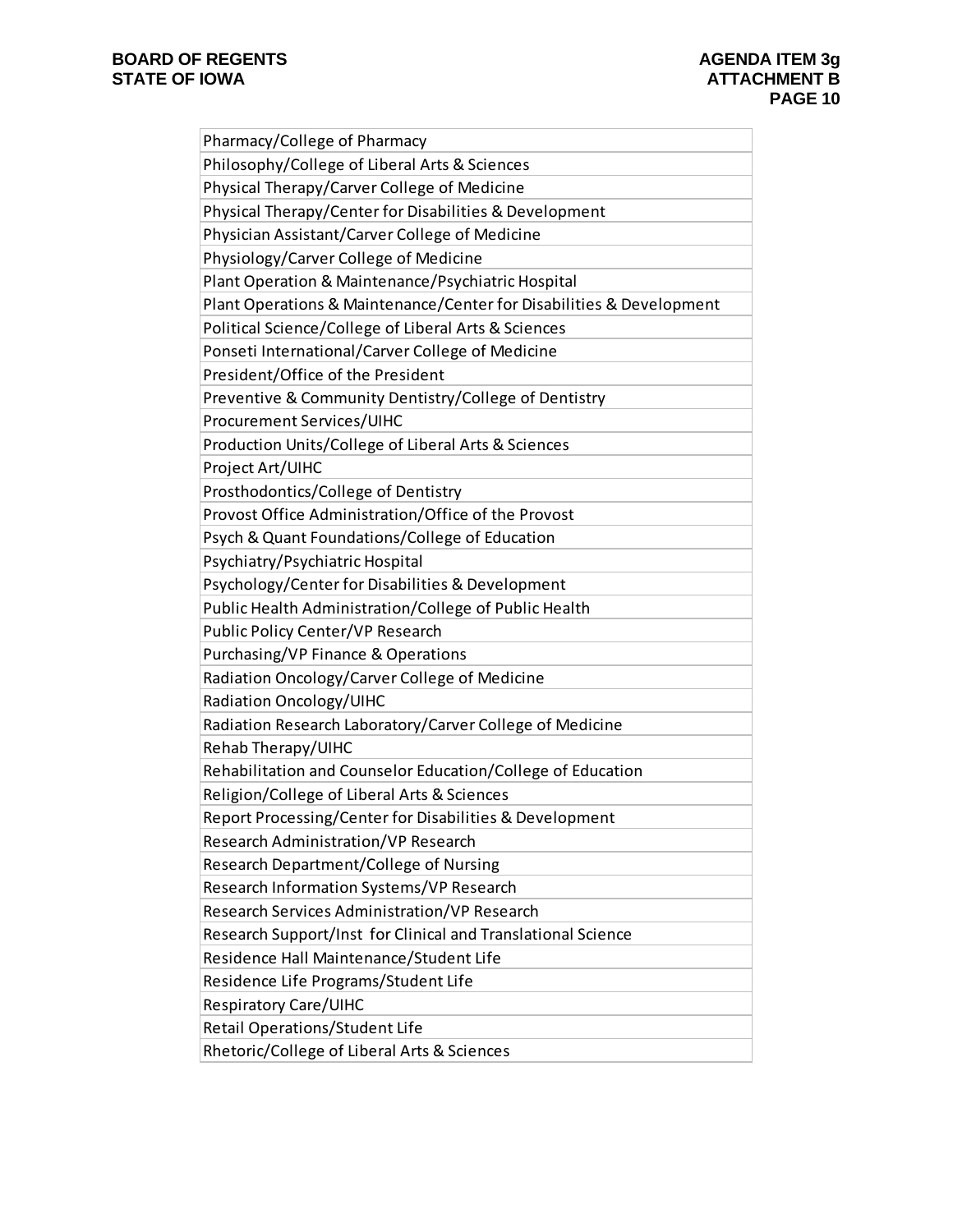| Risk Management Office/VP Finance & Operations                    |
|-------------------------------------------------------------------|
| Safety & Security/Center for Disabilities & Development           |
| Safety & Security/Psychiatric Hospital                            |
| Shipping-Receiving/UIHC                                           |
| Social Services/Center for Disabilities & Development             |
| Social Services/Psychiatric Hospital                              |
| Social Services/UIHC                                              |
| Social Work/College of Liberal Arts & Sciences                    |
| Sociology/College of Liberal Arts & Sciences                      |
| Spanish & Portuguese/College of Liberal Arts & Sciences           |
| State Archaeologist/VP Research                                   |
| Statistics & Actuarial Science/College of Liberal Arts & Sciences |
| Stead Technology Services Group/Tippie College of Business        |
| <b>Strategic Relations/UIHC</b>                                   |
| <b>Student Disability Services/Student Life</b>                   |
| Student Financial Aid Operations/Office of the Provost            |
| Student Life/Student Life                                         |
| Student Organizations/Student Life                                |
| Summer Sports Program/Athletics                                   |
| Surgery/UIHC                                                      |
| Teacher Leader Center/College of Education                        |
| Teaching and Learning/College of Education                        |
| Technology Innovation Center/Oakdale Campus                       |
| Training & Project Services/Center for Disabilities & Development |
| Treasury Operations/VP Finance & Operations                       |
| UHC Clinics/Center for Disabilities & Development                 |
| UI Center for Conferences/Continuing Education                    |
| UI Children's Hospital/UIHC                                       |
| UI Health Plan/UIHC Affiliates                                    |
| Ul Press Office Operations/Graduate College                       |
| Ul Research Foundation/Oakdale Campus                             |
| Ul Statewide Health Services/UIHC                                 |
| UIHC & FPP Outreach-Administration/UIHC Affiliates                |
| UIHC Compliance Office/UIHC                                       |
| UIHF - Revenue & Decision Supp/VP Medical Affairs                 |
| University Apartments/Student Life                                |
| University College/University College                             |
| University Communication and Marketing/VP Strategic Communication |
| University Counseling/Student Life                                |
| University Creative Services/VP Strategic Communication           |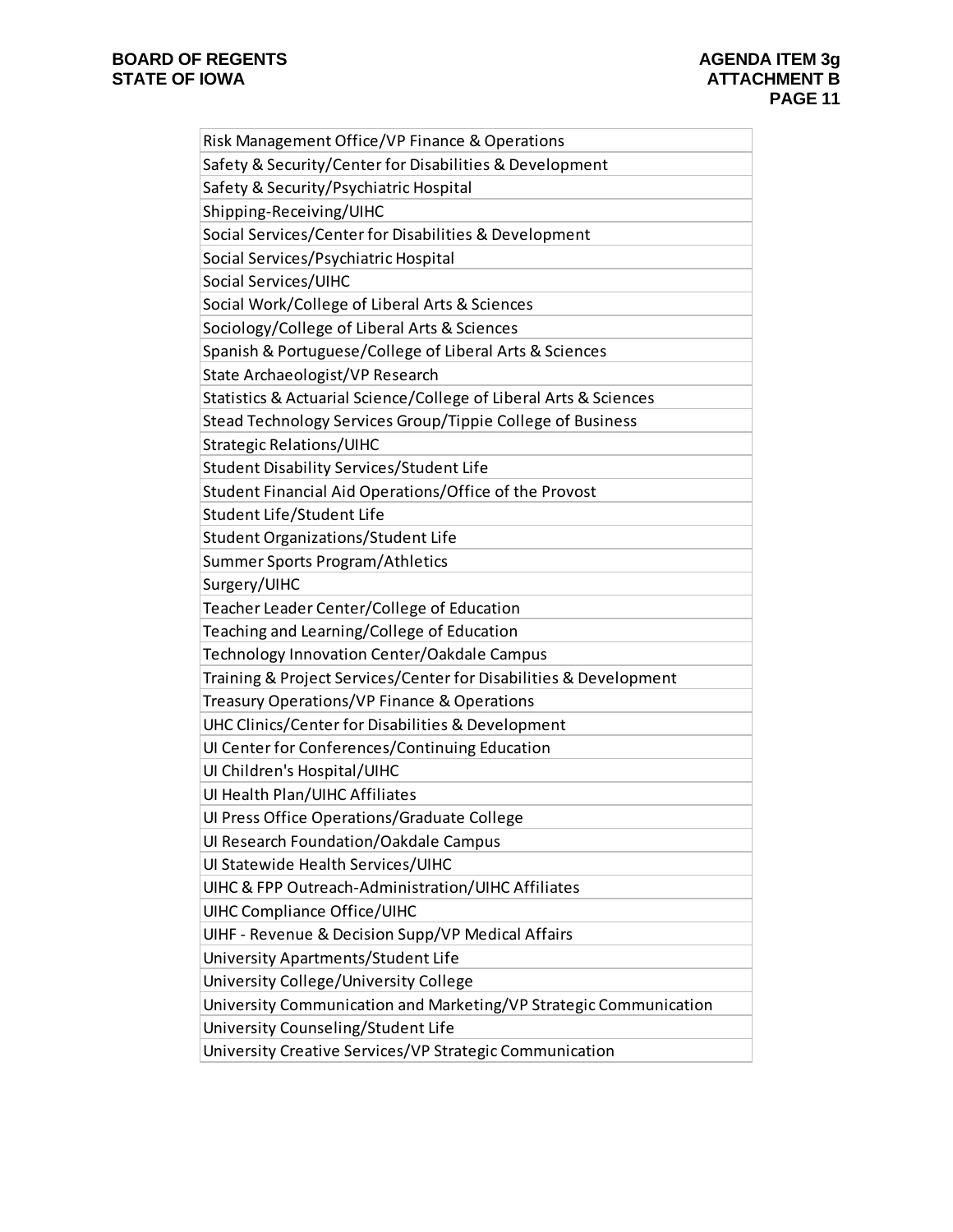| University Employee Health Clinic/UIHC |  |  |
|----------------------------------------|--|--|
|                                        |  |  |

University Housing Administration/Student Life

University Marketing and Media Production/VP Strategic Communication

University News Services/VP Strategic Communication

Urban & Regional Planning/Graduate College

Urology/Carver College of Medicine

Utilization Management/UIHC

Value Analysis Program/UIHC

Volunteer Program/UIHC

Women in Science and Engineering/Graduate College

Women's Resource & Action Center/Student Life

World Languages, Literatures, and Cultures/College of Liberal Arts &

Sciences

Writing Program/Continuing Education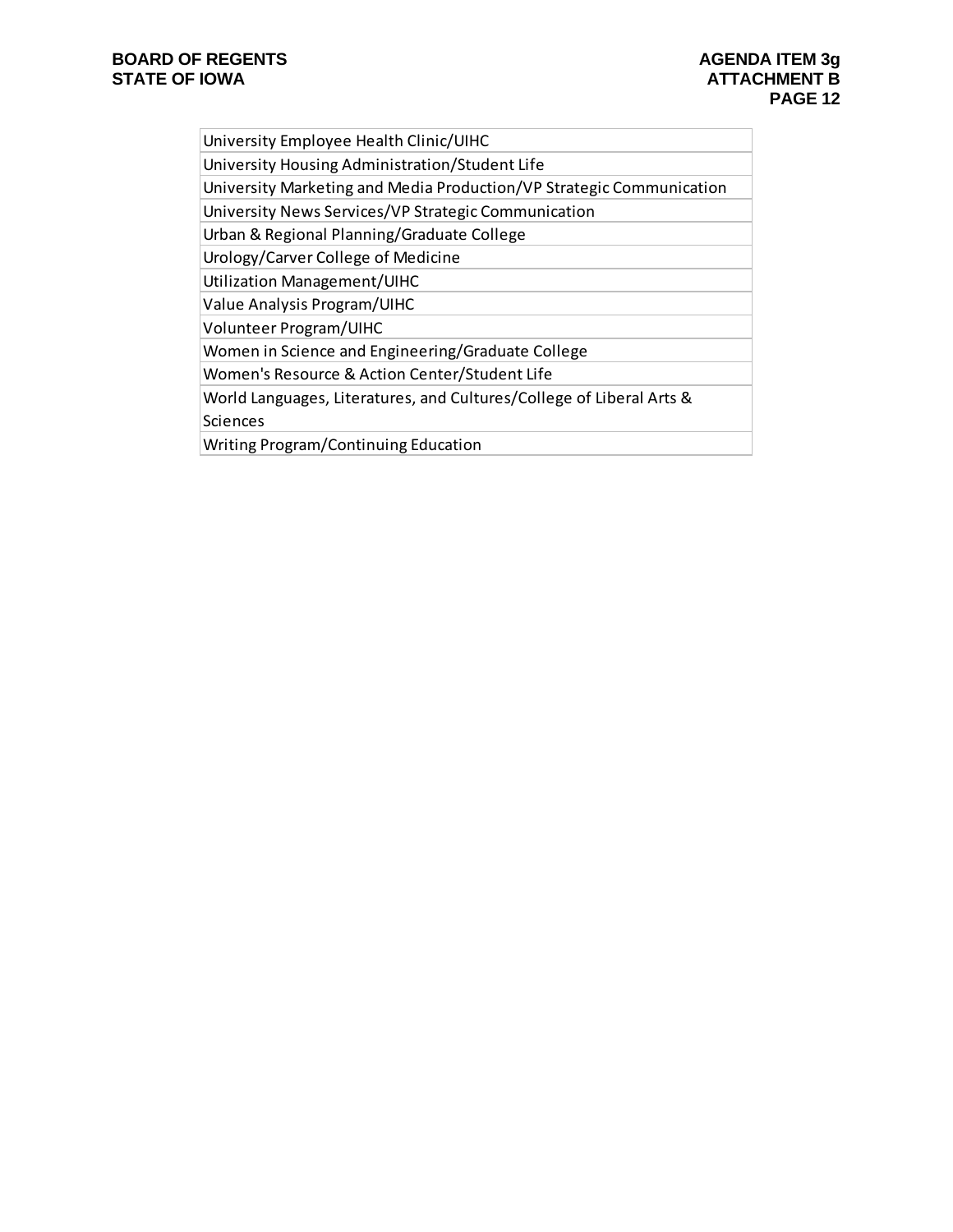# **IOWA STATE UNIVERSITY DEPARTMENTS WITH 28 OR FEWER FTE**

| <b>ACCOUNTING</b>                                 |
|---------------------------------------------------|
| <b>AEROSPACE ENGINEERING</b>                      |
| APPAREL ED STUDIES HOSPITALITY MGMT               |
| AG & LIFE SCI ADMINISTRATION                      |
| AG 450 FARM                                       |
| <b>AGRICULTURE CAREER SERVICES</b>                |
| <b>AGRICULTURE COMMUNICATIONS</b>                 |
| <b>AGRICULTURAL EDUCATION &amp; STUDIES</b>       |
| <b>AGRICULTURE EXPERIMENT STATION</b>             |
| AGRICULTURAL & BIOSYSTEMS ENGR - AGLS             |
| AGRICULTURAL & BIOSYSTEMS ENGR - ENGR             |
| <b>AGRONOMY EXTENSION</b>                         |
| AIR FORCE AEROSPACE STUDIES                       |
| AIRWORTHINESS ASSURANCE CTR EXCELLENCE            |
| <b>ALUMNI ASSOCIATION</b>                         |
| <b>ANTHROPOLOGY</b>                               |
| <b>ARCHITECTURE</b>                               |
| <b>ART &amp; DESIGN</b>                           |
| BAKER CENTER BIOINFORMATICS/BIOL STAT             |
| BIOCHEMISTRY/BIOPHYSICS & MOLC BIOL-AGLS          |
| BIOSAFETY INST GENETICALLY MODFD AT PROD          |
| BIOCHEMISTRY/BIOPHYSICS & MOLC BIOL-LAS           |
| <b>BIOECONOMY INSTITUTE</b>                       |
| BIOINFORMATICS & COMPUTATIONAL BIOLOGY            |
| <b>BIOMEDICAL SCIENCES</b>                        |
| <b>BIOTECHNOLOGY</b>                              |
| <b>BOOKSTORE</b>                                  |
| BRENTON CENTER FOR AG INSTR TECH TRANSF           |
| <b>BUSINESS GRADUATE PROGRAM</b>                  |
| <b>BUSINESS UNDERGRADUATE PROGRAM</b>             |
| <b>BUSINESS</b>                                   |
| <b>BUSINESS ADMINISTRATION</b>                    |
| <b>BUSINESS CAREER SERVICES</b>                   |
| <b>BUSINESS SERVICES</b>                          |
| <b>CAMPUS ORGANIZATIONS</b>                       |
| CENTER FOR AGRICULTURAL & RURAL DEVELOP           |
| <b>CARRIE CHAPMAN CATT CENTER</b>                 |
| <b>CENTER FOR EXCELLENCE IN LEARN &amp; TEACH</b> |
| <b>CENTRAL STORES</b>                             |
| <b>CHEMICAL &amp; BIOLOGICAL ENGINEERING</b>      |
| <b>CHEMISTRY STORES</b>                           |
| HUMAN SCIENCES DISTANCE EDUCATION                 |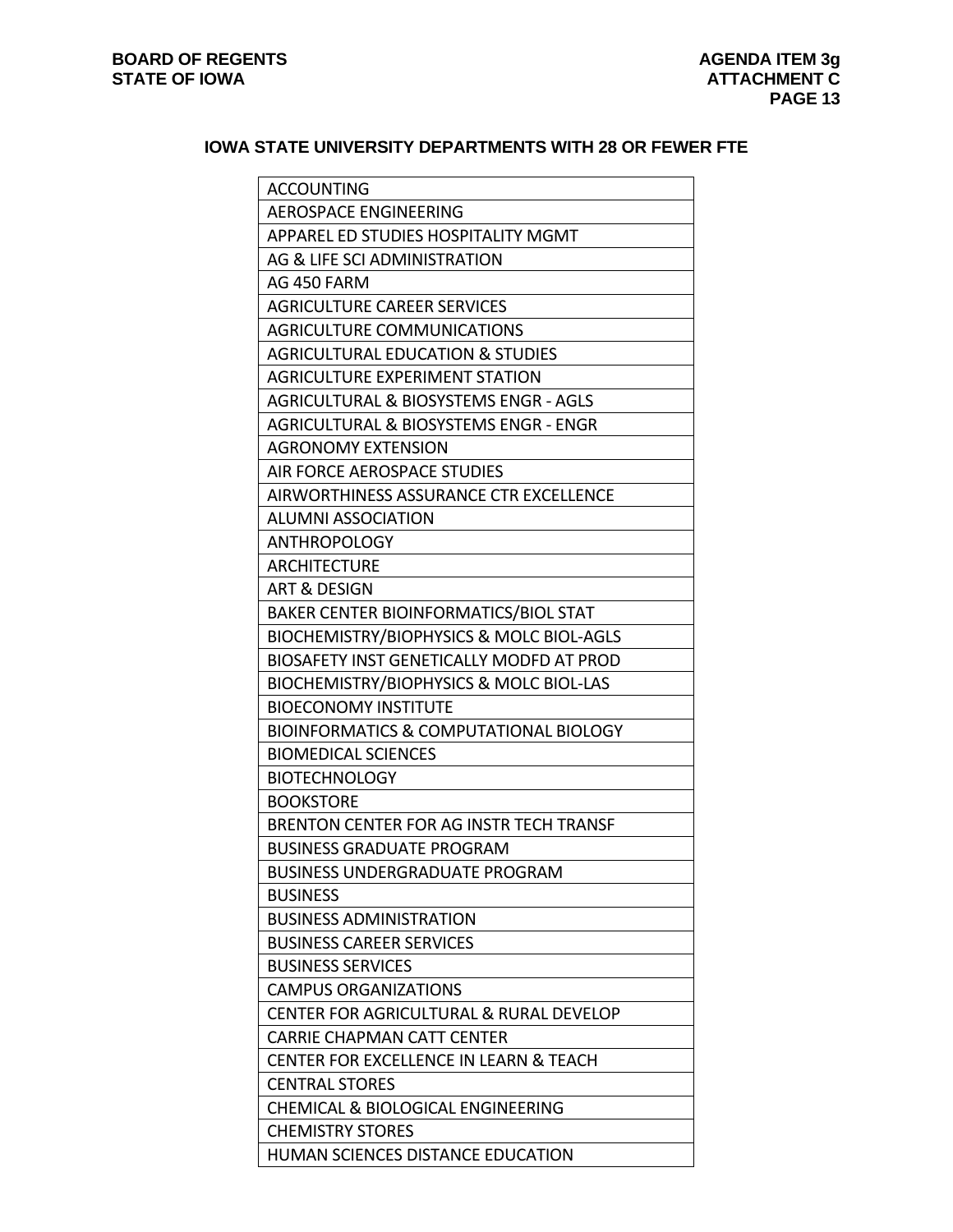| CIVIL, CONSTRUCTION & ENVIRONMENTAL ENG                           |
|-------------------------------------------------------------------|
| <b>COMMUNICATIONS &amp; EXTERNAL RELATIONS</b>                    |
| <b>COMMUNITY &amp; REGIONAL PLANNING</b>                          |
| <b>COMMUNITIES - EXTENSION</b>                                    |
| <b>COMPUTER SCIENCE</b>                                           |
| <b>CONFERENCE PLANNING &amp; MANAGEMENT</b>                       |
| <b>CONTINUING ED</b>                                              |
| <b>COOPERATIVE EXTENSION FIELD</b>                                |
| STUDENT COUNSELING SERVICE                                        |
| <b>CENTER FOR AGRICULTURAL LAW &amp; TAXATION</b>                 |
| <b>CENTER FOR BIORENEWABLE CHEMICALS</b>                          |
| <b>CENTER FOR BUILDING ENERGY RESEARCH</b>                        |
| CENTER FOR CROPS UTILIZATION RESEARCH                             |
| <b>CENTER FOR CATALYSIS</b>                                       |
| <b>CENTER FOR NONDESTRUCTIVE EVALUATION</b>                       |
| <b>CENTER FOR PLANT BREEDING</b>                                  |
| CENTER FOR SURVEY STAT/METHODOLOGY                                |
| CENTER FOR SUSTAINABLE ENVIRONMENTAL TCH                          |
| CENTER FOR FOOD SECURITY/PUBLIC HEALTH                            |
| <b>CURRICULUM &amp; INSTRUCTION</b>                               |
| <b>DESIGN ADMINISTRATION</b>                                      |
| <b>DESIGN EXTENSION</b>                                           |
| <b>DESIGN STUDIES</b>                                             |
| DESTINATION IOWA STATE-NEW STUDENT PRGMS                          |
| <b>ECONOMICS-AGLS</b>                                             |
| <b>ECONOMICS - LAS</b><br>EDUCATIONAL LEADERSHIP & POLICY STUDIES |
| EDUCATIONAL TALENT SEARCH                                         |
| ECOLOGY/EVOLUTION & ORGANISMAL BIOL-AGLS                          |
| ECOLOGY, EVOLUTION & ORGANISMAL BIOL-LAS                          |
| <b>EGG INDUSTRY CENTER</b>                                        |
| ELECTRICAL AND COMPUTER ENGINEERING                               |
| <b>ENGINEERING CAREER SERVICES</b>                                |
| <b>ENGINEERING ONLINE LEARNING</b>                                |
| <b>ENGINEERING RESEARCH INSTITUTE</b>                             |
| <b>ENGINEERING STUDENT SERVICES</b>                               |
| <b>ENGINEERING ADMINISTRATION</b>                                 |
| <b>ENGLISH</b>                                                    |
| <b>ENGINEERING COLLEGE RELATIONS</b>                              |
| <b>ENGINEERING TECHNOLOGY SUPPORT</b>                             |
| <b>ENROLLMENT SERVICES</b>                                        |
| <b>ENTOMOLOGY</b>                                                 |
| <b>ENVIRONMENTAL PROGRAMS</b>                                     |
| <b>EQUAL OPPORTUNITY AND COMPLIANCE</b>                           |
| <b>EXTENSION DISTRIBUTION</b>                                     |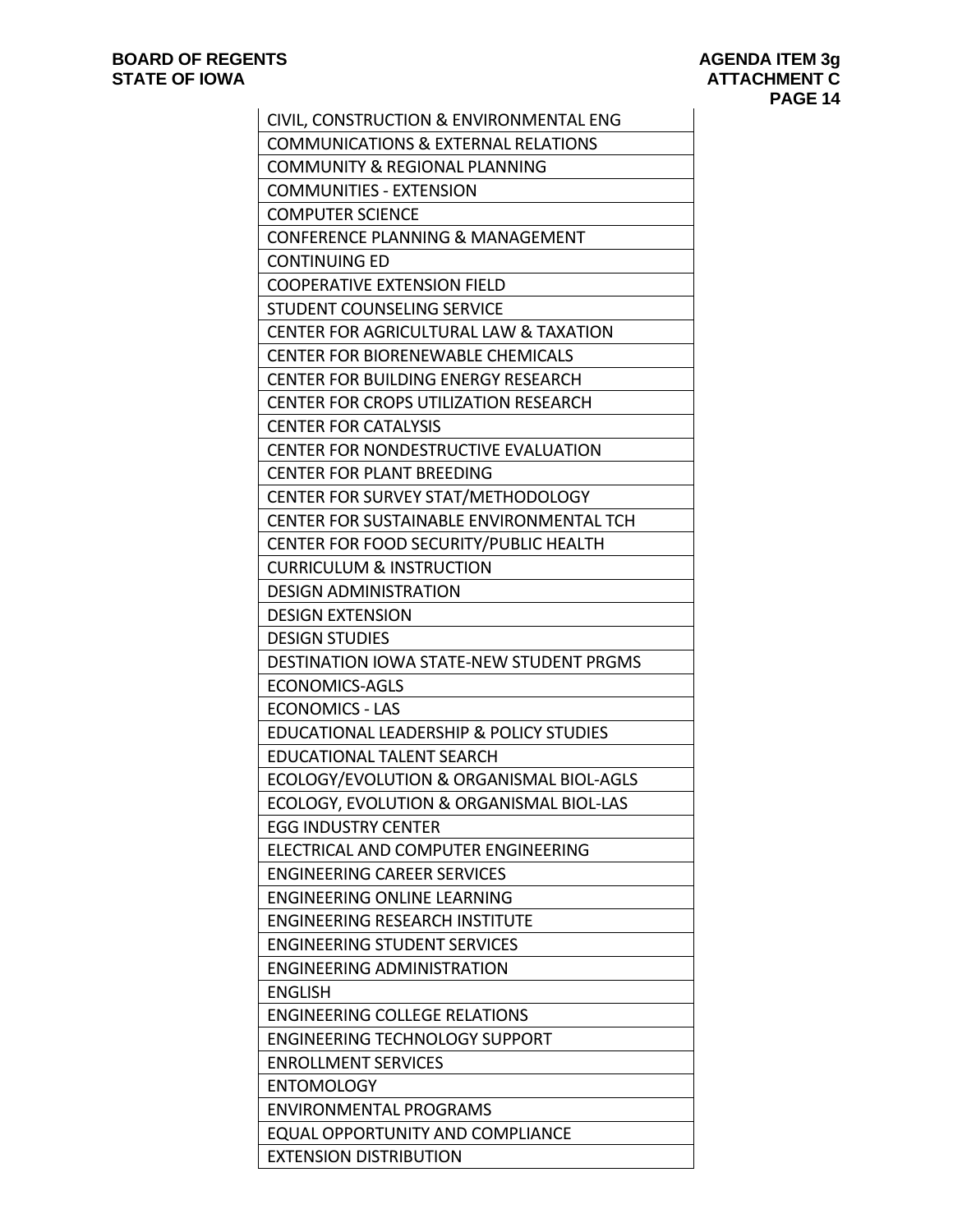| EXTENSION ORGANIZATIONAL ADVANCEMENT                |
|-----------------------------------------------------|
| <b>EXTENSION IT</b>                                 |
| <b>FINANCE</b>                                      |
| <b>FINANCE EXTENSION</b>                            |
| FIRE SERVICE TRAINING BUREAU                        |
| FOOD SCIENCE & HUMAN NUTRITION - AGLS               |
| <b>FOOD SCIENCE &amp; HUMAN NUTRITION-H SCI</b>     |
| GENETICS/DEVELOPMENT & CELL BIOLOGY-AGLS            |
| GENETICS, DEVELOPMENT & CELL BIOLOGY-LAS            |
| <b>GENETICS INTERDISCIPLINARY</b>                   |
| <b>GEOLOGICAL AND ATMOSPHERIC SCIENCES</b>          |
| <b>GLOBAL AGRICULTURE PROGRAMS</b>                  |
| <b>GLOBAL RESOURCE SYSTEMS</b>                      |
| <b>GOVERNMENT RELATIONS</b>                         |
| <b>GRADUATE COLLEGE</b>                             |
| <b>GRAPHIC DESIGN</b>                               |
| GREENLEE SCHOOL JOURNALISM/COMMUNICATION            |
| <b>HUMAN SCIENCES ADMINISTRATION</b>                |
| <b>HUMAN SCIENCES STUDENT SERVICES</b>              |
| <b>HISTORY</b>                                      |
| <b>HONORS PROGRAM-PRV</b>                           |
| <b>HORTICULTURE</b>                                 |
| <b>HUMAN RESOURCE SERVICES</b>                      |
| <b>INFORMATION INFRASTRUCTURE INIT</b>              |
| <b>IOWA BEEF CENTER</b>                             |
| <b>IOWA CENTER FOR ADVANCED NEUROTOXICOLOGY</b>     |
| <b>IOWA PORK INDUSTRY CENTER</b>                    |
| INDUSTRIAL & MANUFACTURING SYSTEMS ENGR             |
| <b>INDUSTRIAN DESIGN</b>                            |
| <b>INFORMATION ASSURANCE CTR</b>                    |
| INSTITUTE FOR COMBINATORIAL DISCOVERY               |
| <b>INSTITUTE FOR DESIGN RESEARCH &amp; OUTREACH</b> |
| <b>INSTITUTIONAL RESEARCH</b>                       |
| INSTITUTE FOR SOCIAL BEHAVIORAL RESEARCH            |
| INTENSIVE ENGLISH & ORIENTATION PROGRAM             |
| <b>INTERIOR DESIGN</b>                              |
| <b>INTERNAL AUDIT</b>                               |
| INTEGRATED STUDIO ARTS DESIGN                       |
| <b>INTERNATIONAL PROGRAMS</b>                       |
| INTERNATIONAL STUDENTS & SCHOLARS                   |
| <b>INTERDISCIPLINARY GRADUATE STUDIES</b>           |
| <b>IOWA ENERGY CENTER</b>                           |
| INSTITUTE FOR PHYSICAL RESEARCH & TECH              |
| IPRT COMPANY ASSISTANCE CONTRACT RESRCH             |
| <b>ISU PAPPAJOHN CTR FOR ENTREPRENEURSHIP</b>       |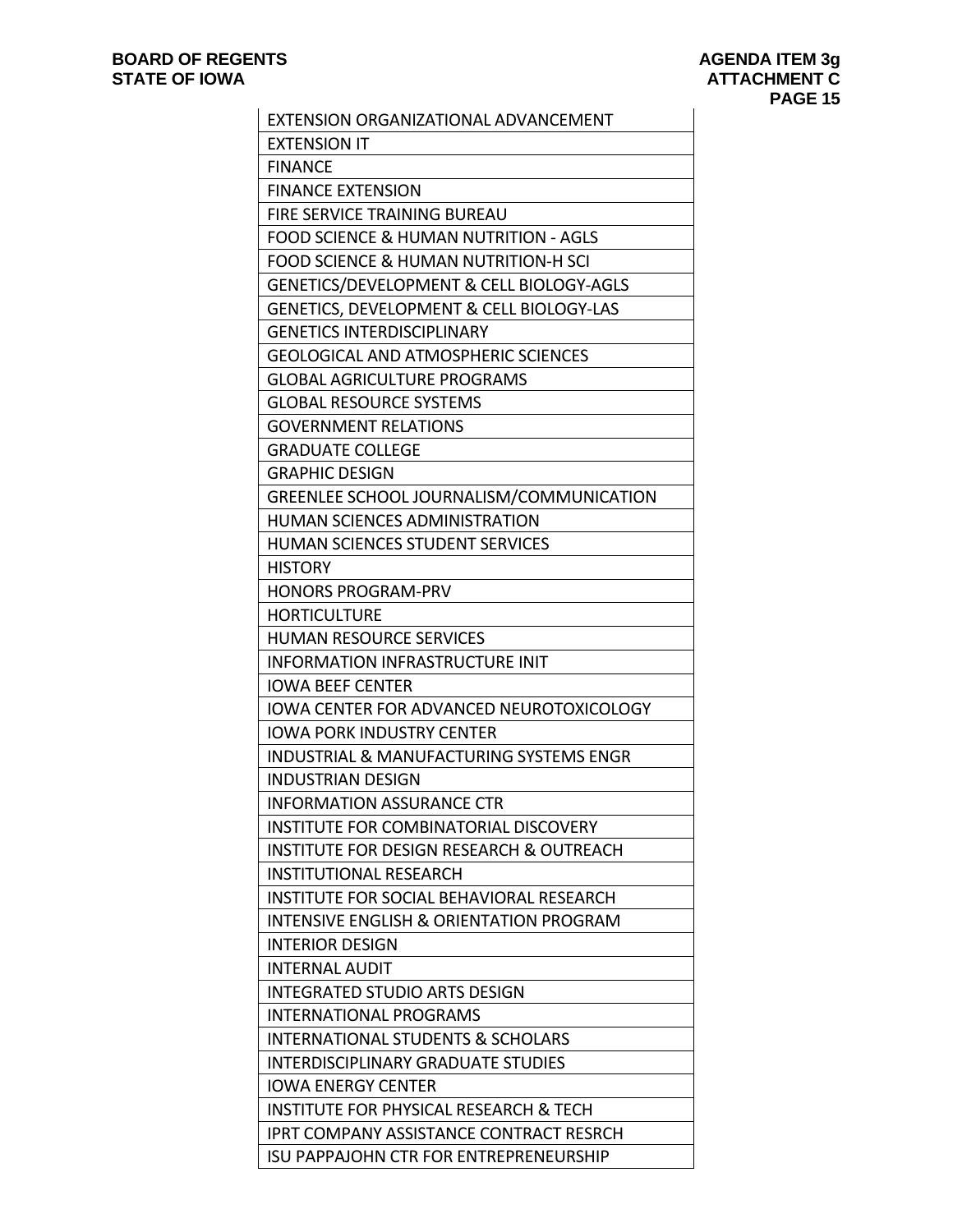| <b>ISU RESEARCH FOUNDATION</b>                     |  |  |
|----------------------------------------------------|--|--|
| <b>ISU RESEARCH PARK</b>                           |  |  |
| IT SERVICES ADMINISTRATIVE SERVICES                |  |  |
| IT SERVICES OFFICE OF CIO                          |  |  |
| <b>IT SERVICES CUSTOMER SERVICES</b>               |  |  |
| IT SERVICES NETWORKS & COMMUNICATIONS              |  |  |
| <b>IT SERVICES SECURITY AND POLICIES</b>           |  |  |
| JOURNALISM & MASS COMMUNICATION                    |  |  |
| <b>KINESIOLOGY</b>                                 |  |  |
| <b>LAB ANIMAL RESOURCES</b>                        |  |  |
| LANDSCAPE ARCHITECTURE                             |  |  |
| LIBERAL ARTS & SCIENCES CROSS DISCPL ST            |  |  |
| <b>LIBERAL ARTS &amp; SCIENCES CAREER SERVICES</b> |  |  |
| LIBERAL ARTS & SCI STUDENT ACADEMIC SRV            |  |  |
| <b>LEOPOLD CENTER</b>                              |  |  |
| MANAGEMENT                                         |  |  |
| <b>MARKETING</b>                                   |  |  |
| <b>MATERIALS PREPARATION CENTER</b>                |  |  |
| <b>MATERIALS SCIENCE &amp; ENGINEERING</b>         |  |  |
| <b>MATHEMATICS</b>                                 |  |  |
| MICROELECTRONICS RESEARCH CENTER                   |  |  |
| MECHANICAL ENGINEERING                             |  |  |
| <b>MICROBIOLOGY</b>                                |  |  |
| <b>MIDWEST PLAN SERVICE</b>                        |  |  |
| <b>MILITARY SCIENCE &amp; TACTICS</b>              |  |  |
| <b>MOLECULAR BIOLOGY BUILDING</b>                  |  |  |
| <b>MULTICULTURAL STUDENT AFFAIRS</b>               |  |  |
| <b>MUSIC AND THEATRE</b>                           |  |  |
| NATURAL RESOURCE ECOLOGY AND MANAGEMENT            |  |  |
| NAVAL SCIENCE                                      |  |  |
| <b>NUTRITION &amp; WELLNESS RESEARCH CENTER</b>    |  |  |
| <b>NUTRITIONAL SCIENCES</b>                        |  |  |
| OFFICE OF INTELLCTL PROP & TECH TRANSFER           |  |  |
| <b>OMBUDS OFFICE</b>                               |  |  |
| <b>ORIENTATION - NEW STUDENT PROGRAMS</b>          |  |  |
| <b>PARKING</b>                                     |  |  |
| PHILOSOPHY & RELIGIOUS STUDIES                     |  |  |
| PHYSICS & ASTRONOMY                                |  |  |
| <b>PLANT SCIENCES INSTITUTE</b>                    |  |  |
| <b>POLITICAL SCIENCE</b>                           |  |  |
| <b>PRESIDENT</b>                                   |  |  |
| PARTNERSHIPS IN PREVENTION SCIENCE INST            |  |  |
| <b>PSYCHOLOGY</b>                                  |  |  |
| <b>PURCHASING</b>                                  |  |  |
| PROG FOR WOMEN IN SCIENCE & ENGR                   |  |  |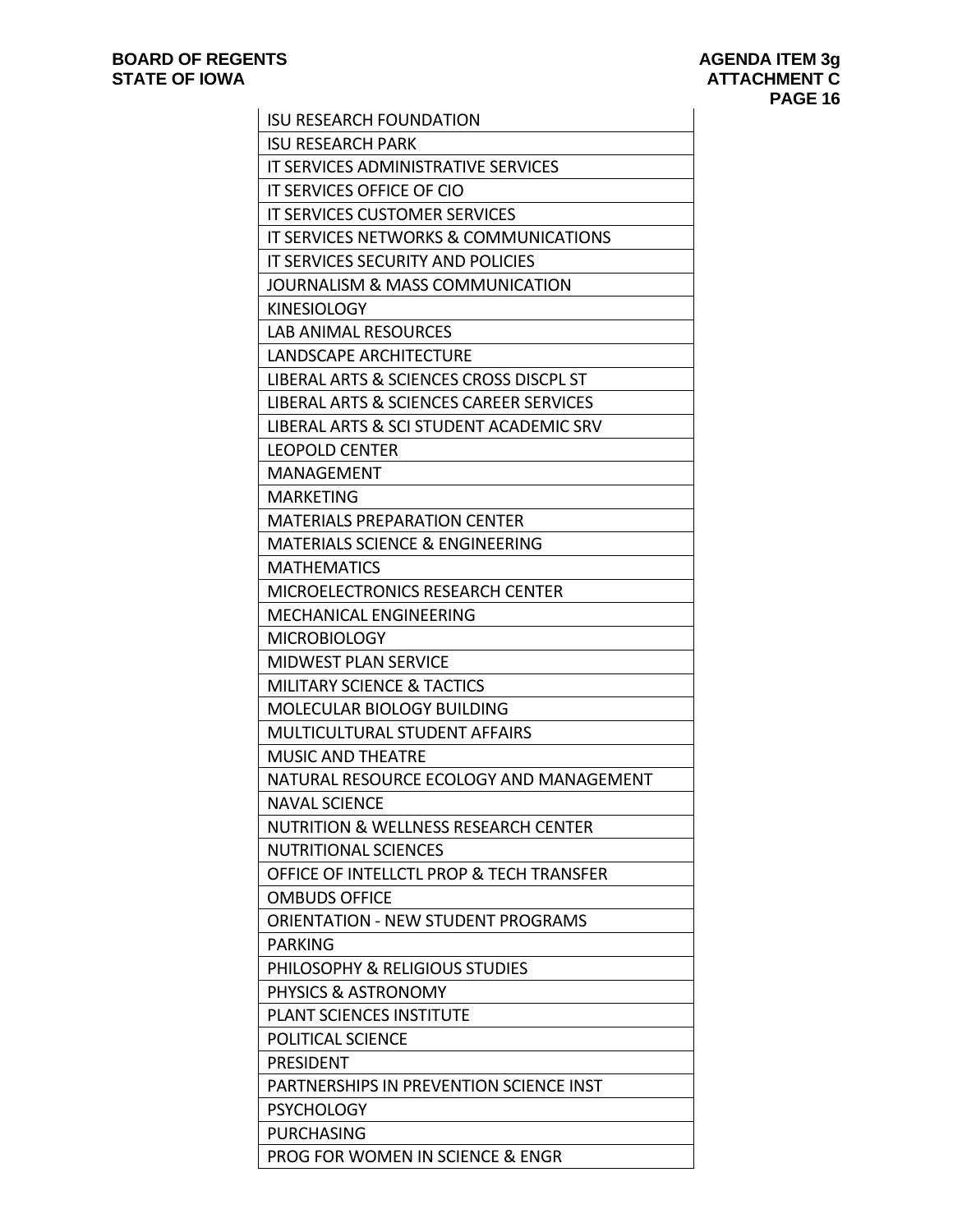| <b>RECEIVABLES OFFICE</b>                       |
|-------------------------------------------------|
| <b>RECREATION SERVICES</b>                      |
| <b>REIMAN GARDENS-VPBF</b>                      |
| <b>RESIDENCE LIFE</b>                           |
| <b>RISK MANAGEMENT</b>                          |
| OFFICE FOR RESPONSIBLE RESEARCH                 |
| SCHOOL OF EDUCATION                             |
| SEED SCIENCE CENTER - EXPERIMENT STATION        |
| SEED SCIENCE CENTER - EXTENSION                 |
| SMALL BUSINESS DEVELOPMENT CENTER               |
| SOCIOLOGY - AGLS                                |
| SOCIOLOGY - LAS                                 |
| SPONSORED PROGRAMS ACCOUNTING                   |
| SPONSORED PROGRAMS                              |
| SENIOR VICE PRESIDENT AND PROVOST               |
| SURVEY AND BEHAVIORAL RESEARCH SERVICES         |
| <b>STATISTICS CALS</b>                          |
| STATISTICAL LABORATORY                          |
| <b>STATISTICS</b>                               |
| STUDENT FINANCIAL AID                           |
| STUDENT SUPPORT SERVICES PROGRAM                |
| <b>STUDY ABROAD CENTER</b>                      |
| SUPPLY CHAIN & INFORMATION SYSTEMS              |
| <b>CENTER FOR SUSTAINABLE RURAL LIVELIHOODS</b> |
| <b>TRADEMARK OFFICE</b>                         |
| <b>TRANSPORTATION SERVICES</b>                  |
| <b>TREASURER</b>                                |
| UNIVERSITY COUNSEL                              |
| UNIVERSITY MARKETING & PROMOTIONS               |
| UNIVERSITY MUSEUMS                              |
| <b>UNIVERSITY RELATIONS</b>                     |
| UPWARD BOUND                                    |
| UTILITIES ENTERPRISE-FPM                        |
| VALUE ADDED AGRICULTURE-EXTENSION               |
| <b>VEENKER MEMORIAL GOLF COURSE</b>             |
| <b>VETERINARY CLINICAL SCIENCES</b>             |
| <b>VETERINARY DIAGNOSTIC LABORATORY</b>         |
| <b>VETERINARY MEDICINE ADMINISTRATION</b>       |
| VET MICROBIOLOGY & PREVENTIVE MEDICINE          |
| <b>VETERINARY PATHOLOGY</b>                     |
| <b>VICE PRESIDENT BUSINESS &amp; FINANCE</b>    |
| VICE PRESIDENT FOR EXTENSION AND OUTREACH       |
| VICE PRESIDENT STUDENT AFFAIRS                  |
| VICE PRESIDENT FOR RESEARCH & ECON DEVEL        |
| <b>VIRTUAL REALITY APPLICATIONS CENTER</b>      |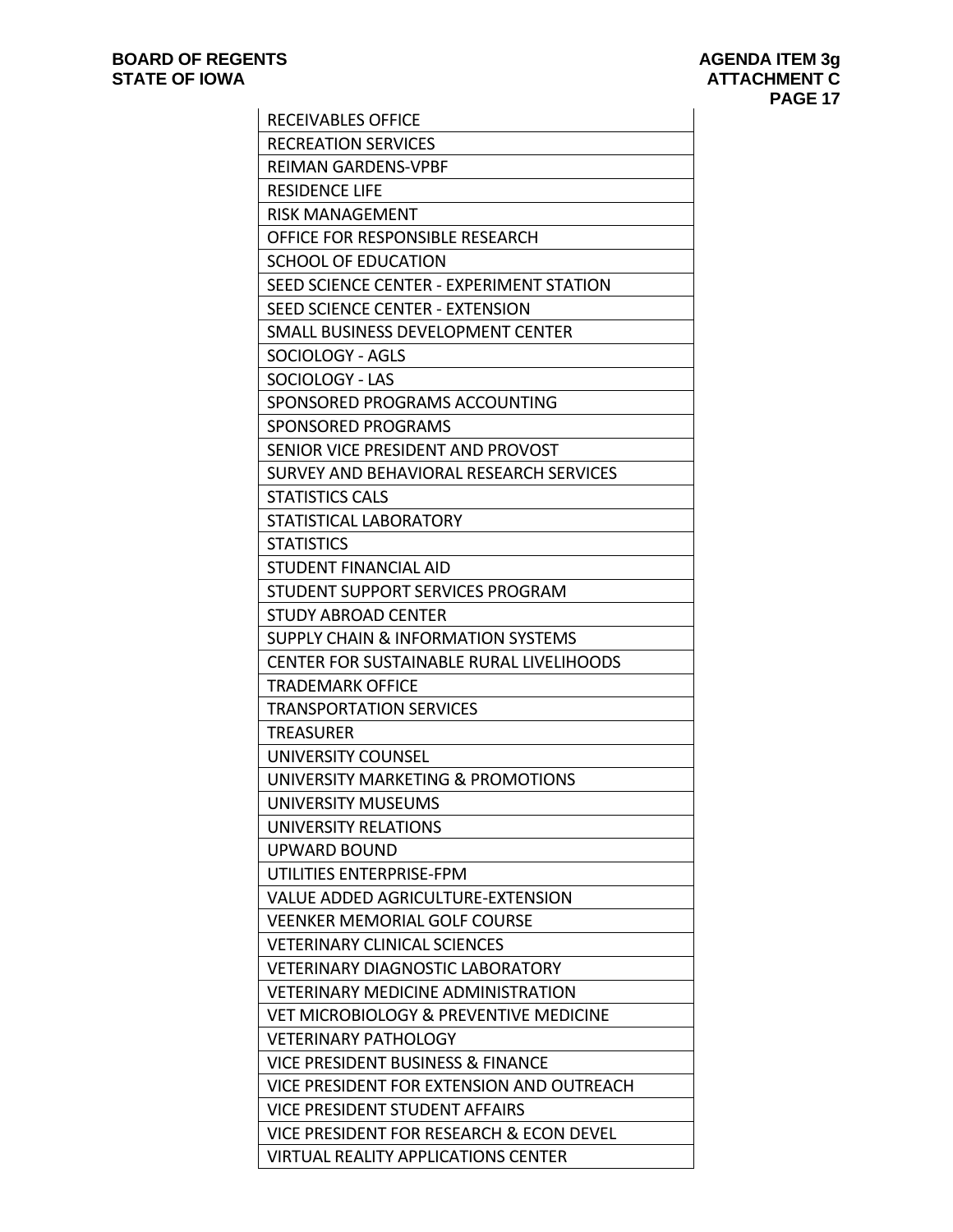# **BOARD OF REGENTS**<br> **BOARD OF REGENTS**<br> **BOARD OF IOWA**<br> **ATTACHMENT C**

WOI RADIO

WOMENS STUDIES

WORLD LANGUAGES AND CULTURES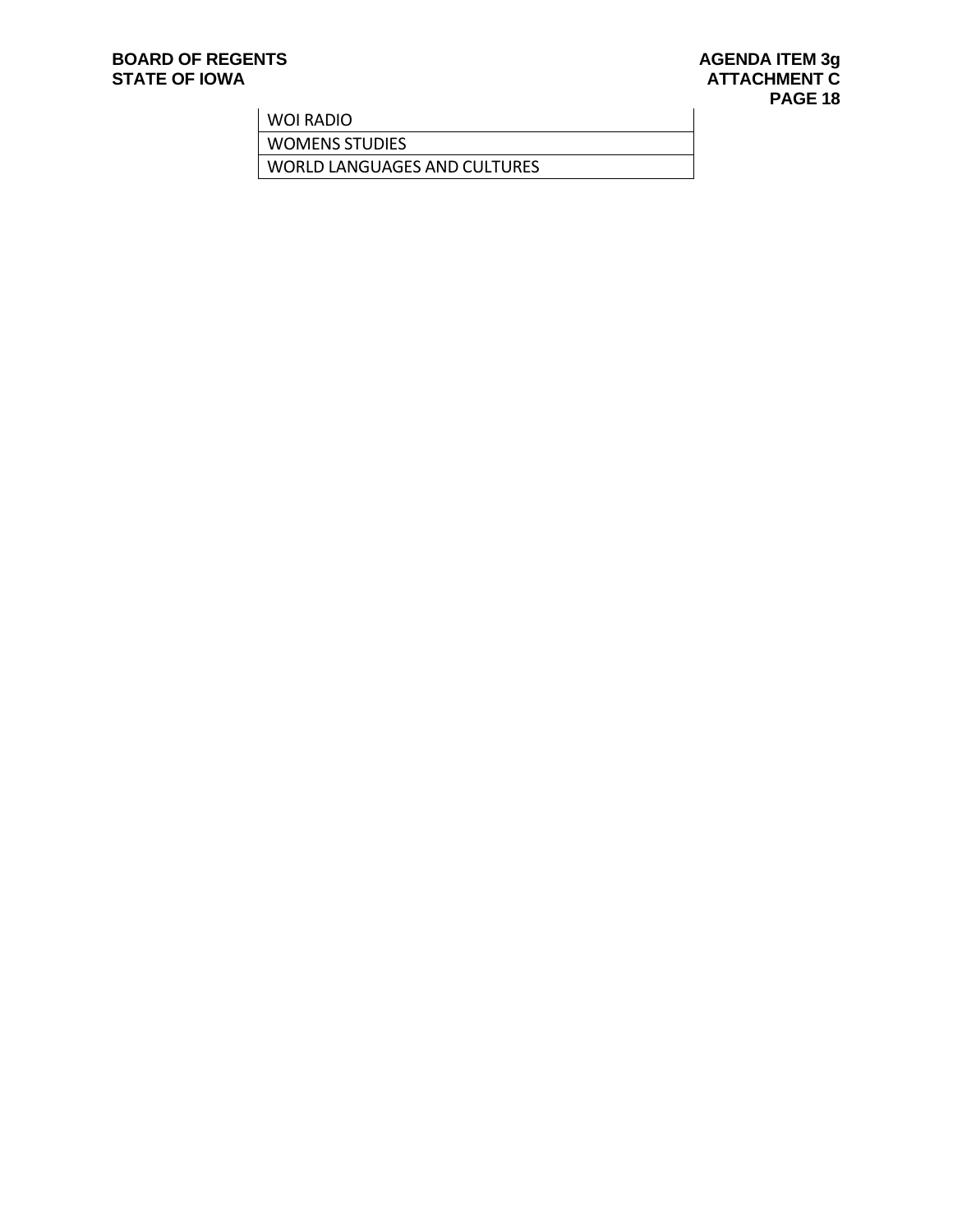# **UNIVERSITY OF NORTHERN IOWA DEPARTMENTS WITH 28 OR FEWER FTE**

| <b>Academic Advising</b>                                         |  |  |  |
|------------------------------------------------------------------|--|--|--|
| <b>Academic Learning Center</b>                                  |  |  |  |
| Accounting                                                       |  |  |  |
| Admissions                                                       |  |  |  |
| AF - Technology Services                                         |  |  |  |
| Applied Human Sciences, School of                                |  |  |  |
| Art                                                              |  |  |  |
| <b>Biology</b>                                                   |  |  |  |
| <b>Broadcasting Services</b>                                     |  |  |  |
| <b>Business Operations</b>                                       |  |  |  |
| <b>Career Services</b>                                           |  |  |  |
| Center for Early Developmental Education                         |  |  |  |
| Center for Energy & Environmental Education                      |  |  |  |
| <b>Center for Multicultural Education</b>                        |  |  |  |
| Center for Social & Behavioral Research                          |  |  |  |
| Center for Social & Behavioral Sciences                          |  |  |  |
| <b>Chemistry &amp; Biochemistry</b>                              |  |  |  |
| <b>Child Development Center</b>                                  |  |  |  |
| <b>Classic Upward Bound</b>                                      |  |  |  |
| <b>College of Business Admin Support Services</b>                |  |  |  |
| <b>College of Business Administration</b>                        |  |  |  |
| <b>College of Education</b>                                      |  |  |  |
| <b>College of Education Student Advising</b>                     |  |  |  |
| College of Humanities, Arts & Sciences                           |  |  |  |
| <b>Communication Sciences &amp; Disorders</b>                    |  |  |  |
| <b>Communication Studies</b>                                     |  |  |  |
| Compliance & Equity Management                                   |  |  |  |
| <b>Computer Science</b>                                          |  |  |  |
| <b>Continuing Education &amp; Special Programs</b>               |  |  |  |
| <b>Counseling Center</b>                                         |  |  |  |
| Curriculum & Instruction                                         |  |  |  |
| <b>Disability Services</b>                                       |  |  |  |
| <b>Earth Science</b>                                             |  |  |  |
| Economics                                                        |  |  |  |
| Educational Leadership, Counseling, & Postsecondary<br>Education |  |  |  |
| <b>Educational Opportunity Center</b>                            |  |  |  |
| Educational Psychology & Foundations                             |  |  |  |
| <b>Educational Talent Search</b>                                 |  |  |  |
| English Language & Literature                                    |  |  |  |
| Environmental Health & Safety                                    |  |  |  |
| <b>Environmental Science Programs</b>                            |  |  |  |
|                                                                  |  |  |  |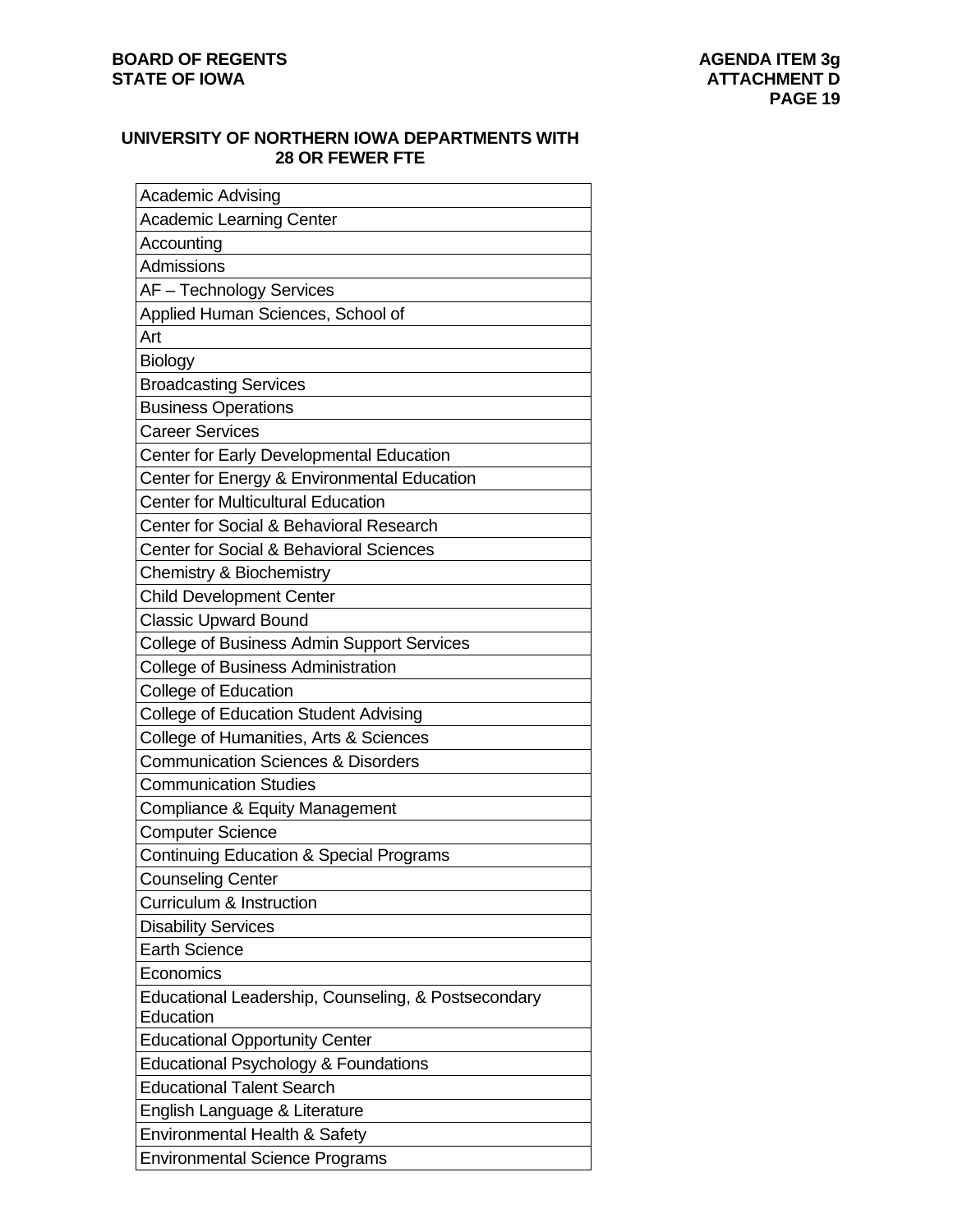## **BOARD OF REGENTS BOARD OF REGENTS STATE OF IOWA ATTACHMENT D**

| EOP/SCS                                                                 |  |  |
|-------------------------------------------------------------------------|--|--|
| <b>Executive Vice President &amp; Provost</b>                           |  |  |
| Finance                                                                 |  |  |
| <b>Financial Accounting &amp; Reporting Services</b>                    |  |  |
| <b>Financial Aid</b>                                                    |  |  |
| Gallagher-Bluedorn Performing Arts Center                               |  |  |
| Geography                                                               |  |  |
| <b>Graduate College</b>                                                 |  |  |
| History                                                                 |  |  |
| <b>Human Resource Services</b>                                          |  |  |
| IA Math Science Educational Partnership                                 |  |  |
| <b>Individual Studies</b>                                               |  |  |
| <b>Institutional Research</b>                                           |  |  |
| <b>Internal Audit</b>                                                   |  |  |
| <b>Instructional Resources &amp; Technology Services</b>                |  |  |
| Management                                                              |  |  |
| Marketing                                                               |  |  |
| <b>Mathematics</b>                                                      |  |  |
| <b>Maucker Union Administration</b>                                     |  |  |
| <b>Military Science</b>                                                 |  |  |
| <b>McNair Scholars</b>                                                  |  |  |
| Modern Languages                                                        |  |  |
| <b>Museums &amp; Collections</b>                                        |  |  |
| Music, School of                                                        |  |  |
| Northern Iowan                                                          |  |  |
| <b>Office of Academic Assessment</b>                                    |  |  |
| Office of Student Field Experiences                                     |  |  |
| Philosophy & World Religions                                            |  |  |
| Physics                                                                 |  |  |
| <b>Political Science</b>                                                |  |  |
| <b>President's Office</b>                                               |  |  |
| Psychology                                                              |  |  |
| <b>Public Policy Program</b>                                            |  |  |
| <b>Public Safety</b>                                                    |  |  |
| Recycling & Reuse Technology Transfer Center                            |  |  |
| Registrar's Office                                                      |  |  |
| <b>Science Education</b>                                                |  |  |
| <b>Social Work</b>                                                      |  |  |
| Sociology, Anthropology & Criminology                                   |  |  |
| Southwest Iowa Regents Center                                           |  |  |
| Special Assistant to President/Board & Governmental<br><b>Relations</b> |  |  |
| <b>Special Education</b>                                                |  |  |
| Sponsored Programs                                                      |  |  |
| <b>Student Health Clinic</b>                                            |  |  |